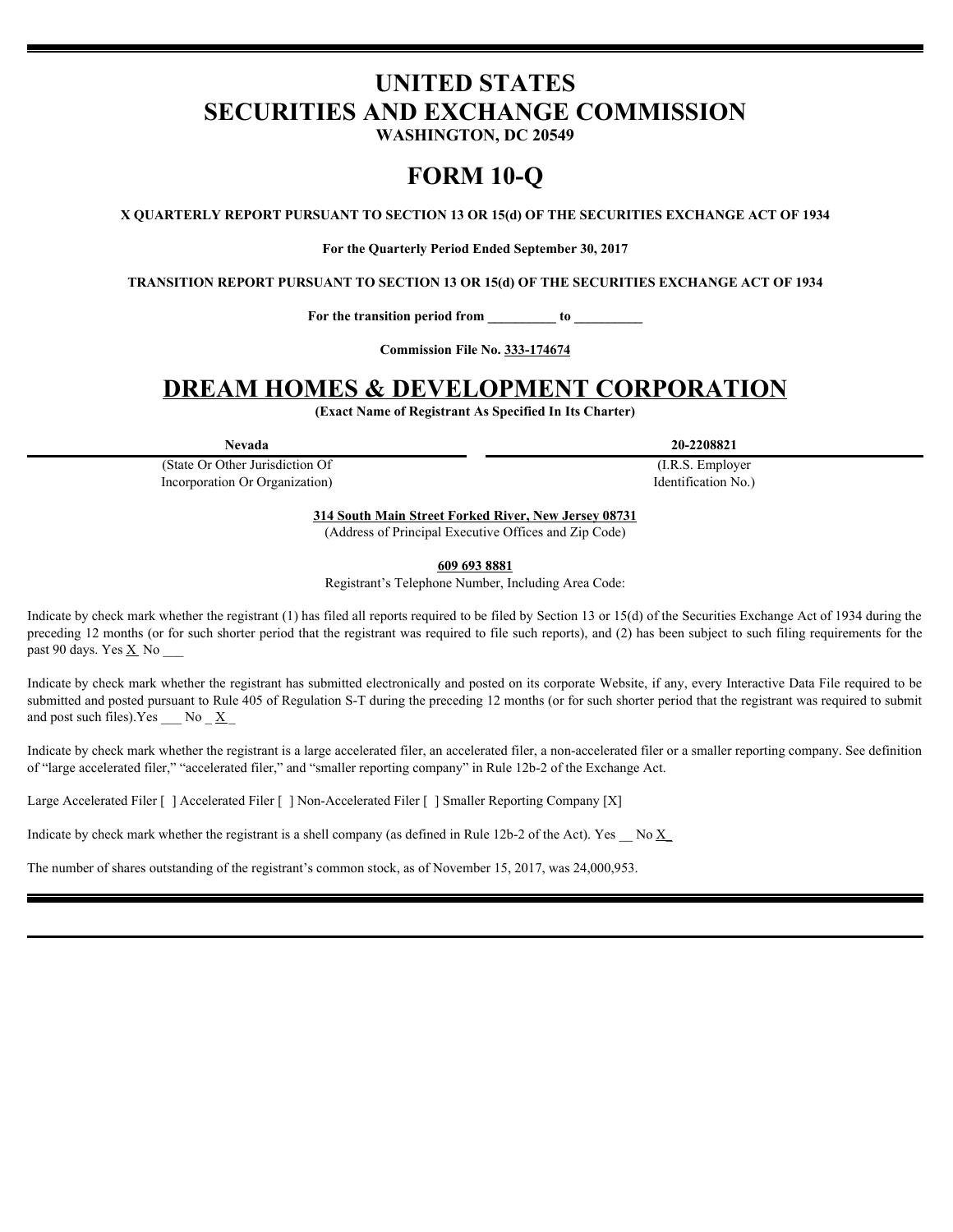# **DREAM HOMES & DEVELOPMENT CORPORATION TABLE OF CONTENTS**

| <b>PART I. FINANCIAL INFORMATION</b>                                | 3 <sup>1</sup> |
|---------------------------------------------------------------------|----------------|
| ITEM 1. FINANCIAL STATEMENTS                                        |                |
| <b>Consolidated Balance Sheet</b>                                   | 3              |
| <b>Consolidated Statements of Operations</b>                        |                |
| <b>Consolidated Statements of Cash Flow</b>                         | 6              |
| <b>Notes to Consolidated Financial Statements</b>                   | $7-19$         |
| ITEM 2. MANAGEMENT'S DISCUSSION AND ANALYSIS OF FINANCIAL CONDITION | $20 - 26$      |
| <b>RESULTS OF OPERATIONS</b>                                        | 27-29          |
| ITEM 3. QUANTITATIVE AND QUALITATIVE DISCLOSURES ABOUT MARKET RISKS | 29             |
| <b>ITEM 4. CONTROLS AND PROCEDURES</b>                              | 30             |
|                                                                     |                |
| <b>PART II. OTHER INFORMATION</b>                                   | 30             |
| <b>ITEM 1. LEGAL PROCEEDINGS</b>                                    | 30             |
| ITEM 2. UNREGISTERED SALES OF EQUITY SECURITIES AND USE OF PROCEEDS | 30             |
| ITEM 3. DEFAULTS UPON SENIOR SECURITIES AND CONVERTIBLE NOTES       | 30             |
| <b>ITEM 4. OTHER INFORMATION</b>                                    | 30             |
| <b>ITEM 5. EXHIBITS</b>                                             | 30             |
| <b>SIGNATURES</b>                                                   | 31             |
|                                                                     |                |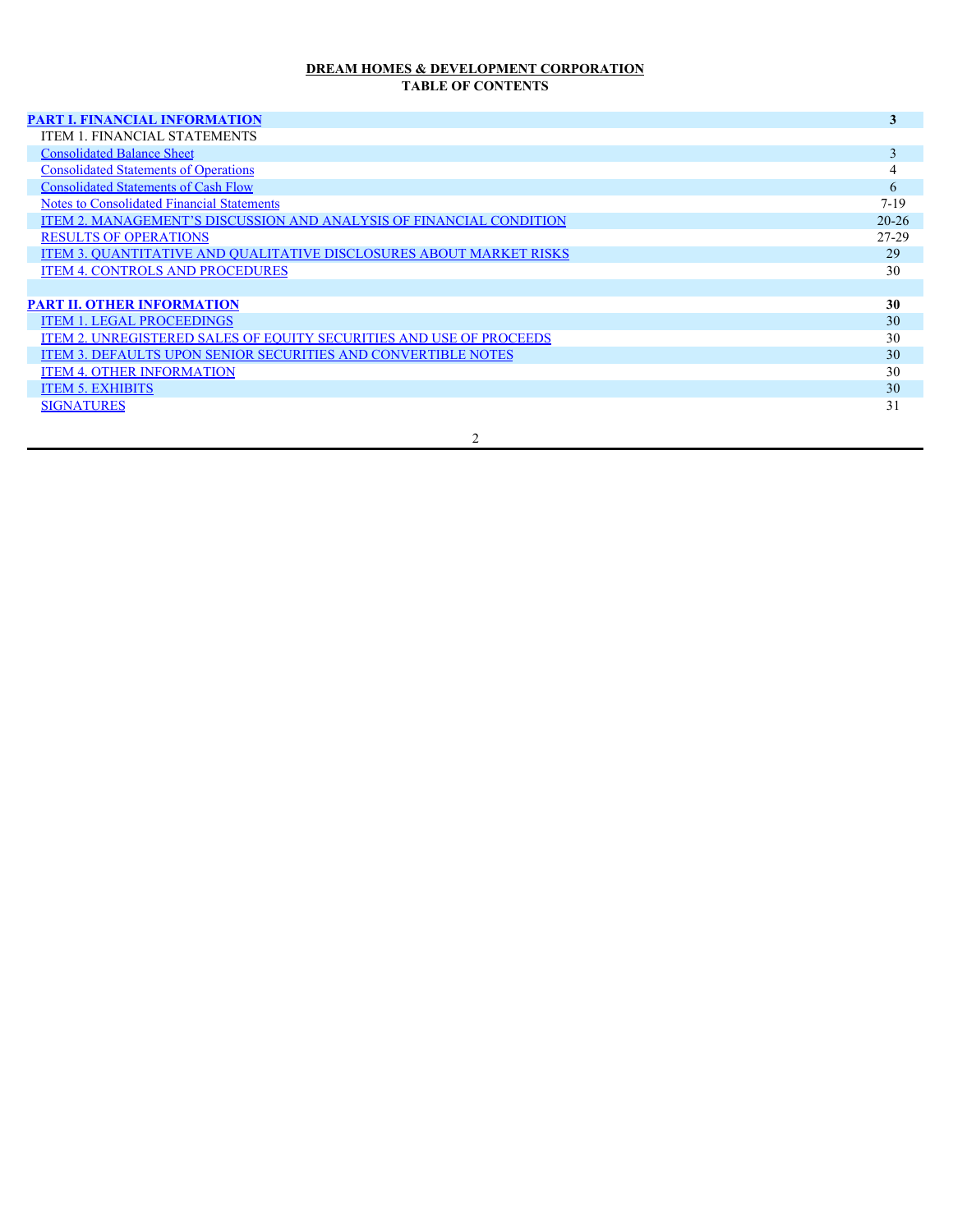# **PART 1 - FINANCIAL INFORMATION**

# DREAM HOMES & DEVELOPMENT CORPORATION

# **CONSOLIDATED BALANCE SHEETS**

<span id="page-2-1"></span><span id="page-2-0"></span>

|                                                                                              |              | September 30, 2017<br>Unaudited |             | December 31, 2016 |
|----------------------------------------------------------------------------------------------|--------------|---------------------------------|-------------|-------------------|
| <b>ASSETS</b>                                                                                |              |                                 |             |                   |
| <b>CURRENT ASSETS</b>                                                                        |              |                                 |             |                   |
| Cash                                                                                         | $\mathbf S$  | 190,769                         | $\mathbf S$ | 266,709           |
| Accounts receivable                                                                          |              | 404,133                         |             | 115,652           |
| Costs and estimated earnings in excess of billings                                           |              | 122,834                         |             | 57,706            |
| Total current assets                                                                         |              | 717,736                         |             | 440,067           |
| PROPERTY AND EQUIPMENT, net                                                                  |              | 10,372                          |             |                   |
| <b>OTHER ASSETS</b>                                                                          |              |                                 |             |                   |
| Security deposit                                                                             |              | 2,200                           |             |                   |
| Deposits and costs coincident to acquisition of land for development                         |              | 144,322                         |             | 20,000            |
| Total assets                                                                                 |              | 874,630                         |             | 460,067           |
| LIABILITIES AND STOCKHOLDERS' EQUITY                                                         |              |                                 |             |                   |
| <b>CURRENT LIABILITIES</b>                                                                   |              |                                 |             |                   |
| Accounts payable and accrued expenses                                                        | <sup>S</sup> | 367,160                         | $\mathbf S$ | 94,854            |
| Billings in excess of costs and estimated earnings                                           |              | 286,035                         |             | 283,114           |
| Accrued income taxes                                                                         |              | 16,327                          |             |                   |
| Loans payable to related parties                                                             |              | 15,743                          |             | 14,743            |
| <b>Total current liabilities</b>                                                             |              | 685,265                         |             | 392,711           |
| STOCKHOLDERS' EQUITY                                                                         |              |                                 |             |                   |
| Preferred stock; 5,000,000 shares authorized, \$.001 par value, as of September 30, 2017 and |              |                                 |             |                   |
| December 31, 2016, there are no shares outstanding                                           |              |                                 |             |                   |
| Common stock; 70,000,000 shares authorized, \$.001 par value, as of September 30, 2017 and   |              |                                 |             |                   |
| December 31, 2016, there are 24,000,953 and 23,733,524 shares outstanding, respectively; and |              |                                 |             |                   |
| 100,000 shares committed not yet issued at December 31, 2016                                 |              | 24,001                          |             | 23,833            |
| Additional paid-in capital                                                                   |              | 1,456,090                       |             | 1,407,855         |
| Accumulated deficit                                                                          |              | (1,290,726)                     |             | (1,364,332)       |
| Total stockholders' equity                                                                   |              | 189,365                         |             | 67,356            |
| Total liabilities and stockholders' equity                                                   |              | 874,630                         |             | 460.067           |

*The accompanying notes are an integral part of these financial statements* .

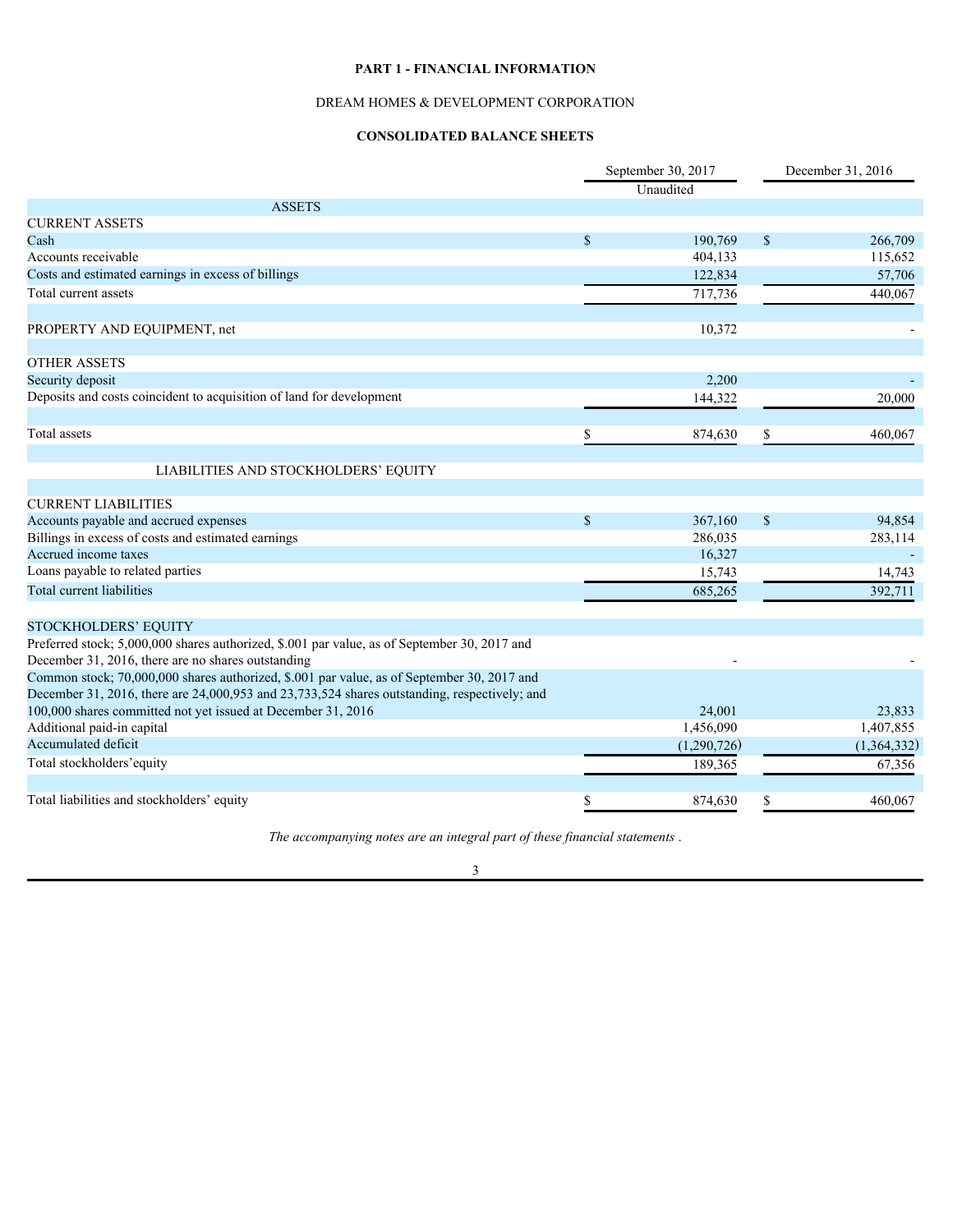# **CONSOLIDATED STATEMENTS OF OPERATIONS**

<span id="page-3-0"></span>

|                                                                                                  | Nine months ended<br>September 30, 2017<br>Unaudited |    | Nine months ended<br>September 30, 2016<br>Unaudited |
|--------------------------------------------------------------------------------------------------|------------------------------------------------------|----|------------------------------------------------------|
| Revenue:                                                                                         |                                                      |    |                                                      |
| Construction contracts                                                                           | \$<br>2,321,300                                      | \$ | 58,977                                               |
| Educational software and products                                                                |                                                      |    | 21                                                   |
| Total revenue                                                                                    | 2,321,300                                            |    | 58,998                                               |
| Cost of construction contracts                                                                   | 1,631,894                                            |    | 41,339                                               |
| Gross profit                                                                                     | 689,406                                              |    | 17,659                                               |
| Operating Expenses:                                                                              |                                                      |    |                                                      |
| Selling, general and administrative, including stock based compensation of \$32,403 and \$2,500, |                                                      |    |                                                      |
| respectively                                                                                     | 598,245                                              |    | 32,006                                               |
| Depreciation expense                                                                             | 1,228                                                |    |                                                      |
| Amortization of capitalized curriculum development costs                                         |                                                      |    | 23,100                                               |
|                                                                                                  |                                                      |    |                                                      |
| Total operating expenses                                                                         | 599,473                                              |    | 55,106                                               |
| Income (loss) from operations                                                                    | 89,933                                               |    | (37, 447)                                            |
| Other expenses (income):                                                                         |                                                      |    |                                                      |
| Interest expense                                                                                 |                                                      |    | 5,625                                                |
| Amortization of debt discounts                                                                   |                                                      |    | 4,166                                                |
| Consulting fee income                                                                            |                                                      |    | (2, 558)                                             |
| Total other expenses (income)                                                                    |                                                      |    | 7,233                                                |
| Net income (loss) before income taxes                                                            | 89,933                                               |    | (44,680)                                             |
| Provision for income taxes                                                                       | 16,327                                               |    |                                                      |
| Net income (loss)                                                                                | 73,606                                               | S  | (44, 680)                                            |
|                                                                                                  |                                                      |    |                                                      |
| Basic and diluted income (loss) per common share                                                 | \$<br>.00                                            | \$ | (.00)                                                |
| Weighted average common shares outstanding-basic and diluted                                     | 23,902,987                                           |    | 17,281,086                                           |
|                                                                                                  |                                                      |    |                                                      |

*The accompanying notes are an integral part of these financial statements* .

4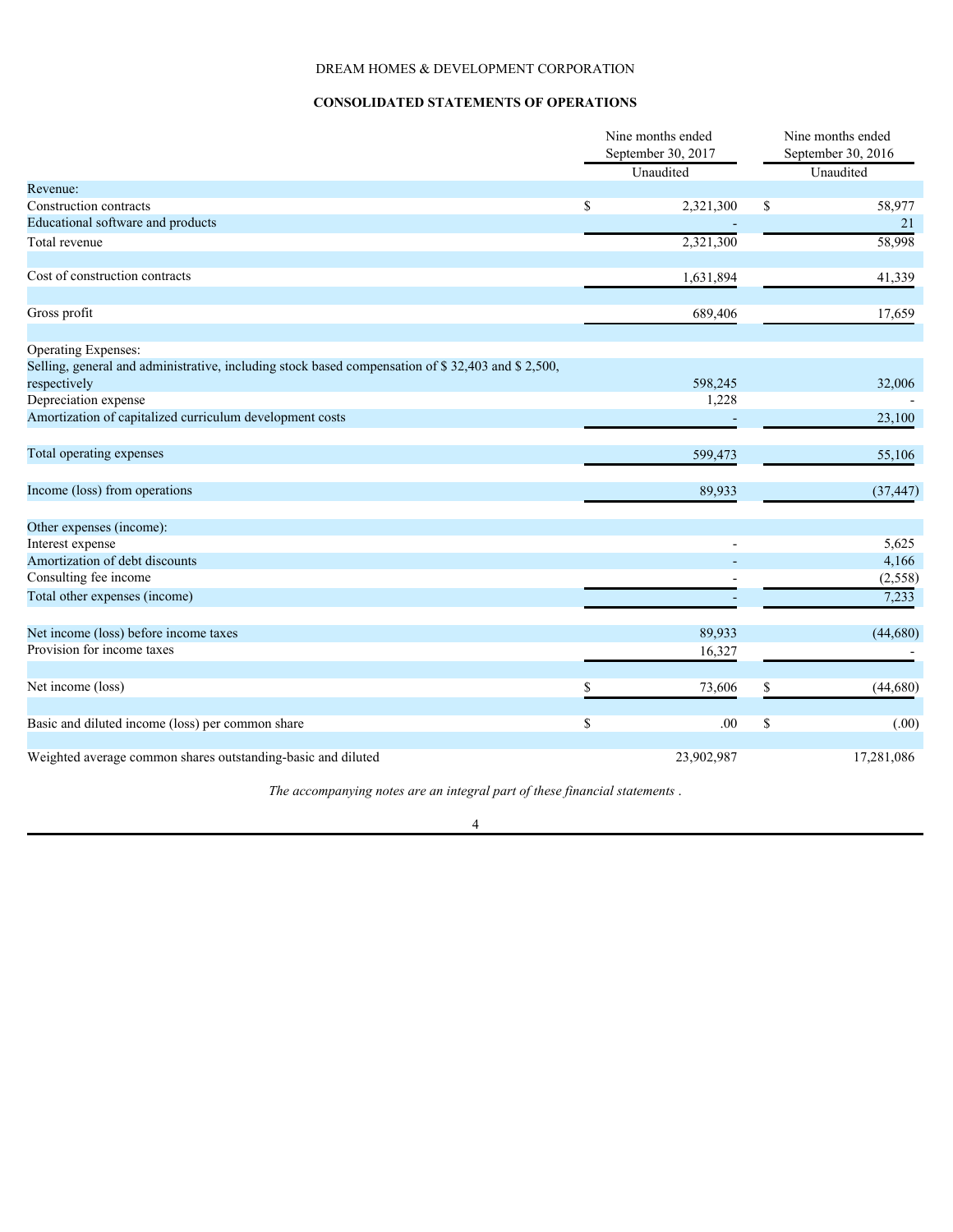# **CONSOLIDATED STATEMENTS OF OPERATIONS**

| September 30, 2017<br>September 30, 2016                                                                                    |            |
|-----------------------------------------------------------------------------------------------------------------------------|------------|
| Unaudited<br>Unaudited                                                                                                      |            |
| Revenue:                                                                                                                    |            |
| 559,429<br>$\mathbb S$<br>Construction contracts<br>\$                                                                      | 58,977     |
| Educational software and products                                                                                           |            |
| 559,429<br>Total revenue                                                                                                    | 58,977     |
| Cost of construction contracts<br>398,919                                                                                   | 41,339     |
| Gross profit<br>160,510                                                                                                     | 17,638     |
| Operating Expenses:                                                                                                         |            |
| Selling, general and administrative, including stock based compensation of \$29,603 and \$2,500,<br>258,363<br>respectively | 21,507     |
| Depreciation expense<br>881                                                                                                 |            |
| Amortization of capitalized curriculum development costs                                                                    | 7,700      |
| Total operating expenses<br>259,244                                                                                         | 29,207     |
| Income (loss) from operations<br>(98, 734)                                                                                  | (11, 569)  |
| Other expenses (income):                                                                                                    |            |
| Interest expense                                                                                                            | 1,875      |
| Amortization of debt discounts                                                                                              |            |
| Total other expenses (income)                                                                                               | 1,875      |
| Net income (loss) before income taxes<br>(98, 734)                                                                          | (13, 444)  |
| Provision for income taxes<br>(27, 564)                                                                                     |            |
| Net income (loss)<br>(71, 170)<br><sup>\$</sup>                                                                             | (13, 444)  |
| \$<br>Basic and diluted income (loss) per common share<br>(.00)<br>-S                                                       | (.00)      |
| Weighted average common shares outstanding-basic and diluted<br>23,992,686                                                  | 19,234,659 |

*The accompanying notes are an integral part of these financial statements* .

5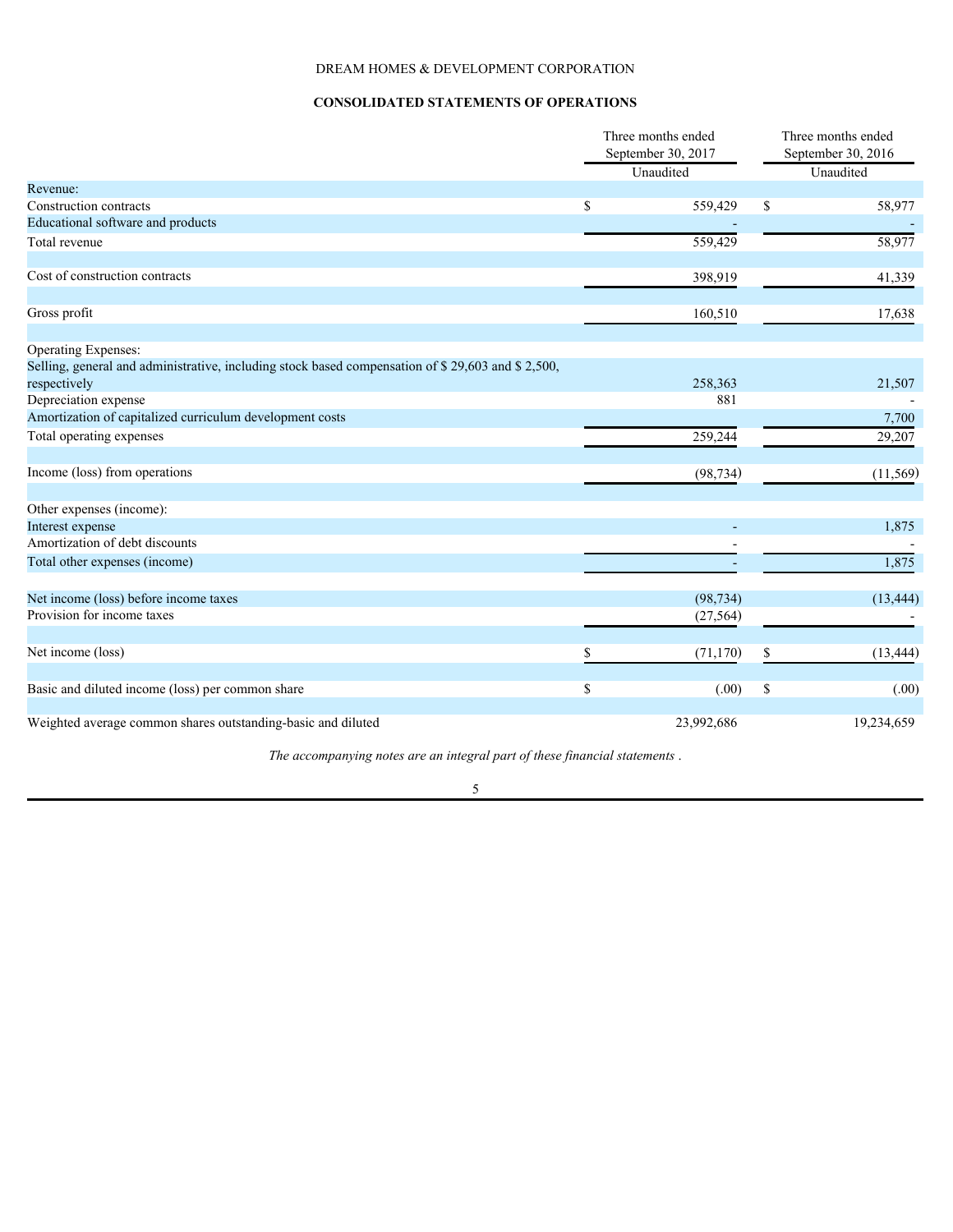# **CONSOLIDATED STATEMENTS OF CASH FLOWS**

<span id="page-5-0"></span>

|                                                                                                 |              | Nine months ended<br>September 30, 2017<br>Unaudited |                           | Nine months ended<br>September 30, 2016<br>Unaudited |
|-------------------------------------------------------------------------------------------------|--------------|------------------------------------------------------|---------------------------|------------------------------------------------------|
| OPERATING ACTIVITIES                                                                            |              |                                                      |                           |                                                      |
| Net income (loss)                                                                               | \$           | 73,606                                               | <sup>\$</sup>             | (44, 680)                                            |
| Adjustments to reconcile net income (loss) to net cash provided (used) in operating activities: |              |                                                      |                           |                                                      |
| Amortization of capitalized curriculum development costs                                        |              |                                                      |                           | 23,100                                               |
| Depreciation expense                                                                            |              | 1,228                                                |                           |                                                      |
| Amortization of debt discounts                                                                  |              |                                                      |                           | 4,166                                                |
| Stock-based compensation                                                                        |              | 32,403                                               |                           | 2,500                                                |
| Changes in operating assets and liabilities:                                                    |              |                                                      |                           |                                                      |
| Accounts receivable                                                                             |              | (288, 481)                                           |                           | (55, 245)                                            |
| Costs in excess of billings and estimated earnings                                              |              | (65, 128)                                            |                           |                                                      |
| Accounts payable and accrued expenses                                                           |              | 272,506                                              |                           | 50,174                                               |
| Billings in excess of costs and estimated earnings                                              |              | 2,921                                                |                           | 56,997                                               |
| Accrued income taxes                                                                            |              | 16,327                                               |                           |                                                      |
| Net cash provided in operating activities                                                       |              | 45,382                                               |                           | 37,012                                               |
|                                                                                                 |              |                                                      |                           |                                                      |
| <b>INVESTING ACTIVITIES</b>                                                                     |              |                                                      |                           |                                                      |
| Purchase of office equipment and vehicles                                                       |              | (5,800)                                              |                           |                                                      |
| Security deposits                                                                               |              | (2,200)                                              |                           |                                                      |
| Deposits and costs coincident to acquisition of land for development                            |              | (114,322)                                            |                           |                                                      |
| Net cash (used) in investing activities                                                         |              | (122, 322)                                           |                           |                                                      |
|                                                                                                 |              |                                                      |                           |                                                      |
| <b>FINANCING ACTIVITIES</b>                                                                     |              |                                                      |                           |                                                      |
| Proceeds from loans payable to related parties                                                  |              | 1,000                                                |                           | 24,883                                               |
| Repayments of loans payable                                                                     |              |                                                      |                           | (3,000)                                              |
|                                                                                                 |              |                                                      |                           |                                                      |
| Net cash (used) by financing activities                                                         |              | 1,000                                                |                           | 21,883                                               |
|                                                                                                 |              |                                                      |                           |                                                      |
|                                                                                                 |              |                                                      |                           | 58,895                                               |
| NET INCREASE (DECREASE) IN CASH                                                                 |              | (75, 940)                                            |                           |                                                      |
| CASH BALANCE, BEGINNING OF PERIOD                                                               |              |                                                      |                           |                                                      |
|                                                                                                 |              | 266,709                                              |                           | 2,298                                                |
|                                                                                                 |              |                                                      |                           |                                                      |
| CASH BALANCE, END OF PERIOD                                                                     |              | 190,769                                              | S.                        | 61,193                                               |
|                                                                                                 |              |                                                      |                           |                                                      |
| Supplemental Disclosures of Cash Flow Information:                                              |              |                                                      |                           |                                                      |
| Interest paid                                                                                   | \$<br>\$     |                                                      | $\boldsymbol{\mathsf{S}}$ |                                                      |
| Income taxes paid                                                                               |              |                                                      | $\mathbb{S}$              |                                                      |
| Non-Cash Investing and Financing Activities:                                                    |              |                                                      |                           |                                                      |
| 71,429 restricted shares of common stock issued to Dream Homes, Ltd. for refundable deposit     |              |                                                      |                           |                                                      |
| under contract rights to develop land (see Notes 3 and 5)                                       | $\mathbb{S}$ | 10,000                                               | $\sqrt{\ }$               |                                                      |
| Issuance of common stock to Dream Homes, Ltd. for vehicles                                      | \$           | 6,000                                                | $\mathbb{S}$              |                                                      |
| Issuance of 2,000,000 shares of common stock in satisfaction of loans payable to General        |              |                                                      |                           |                                                      |
|                                                                                                 | $\mathbf S$  |                                                      |                           | 20,000                                               |
| Property Investments LLC                                                                        |              |                                                      | $\boldsymbol{\mathsf{S}}$ |                                                      |

*The accompanying notes are an integral part of these financial statements* .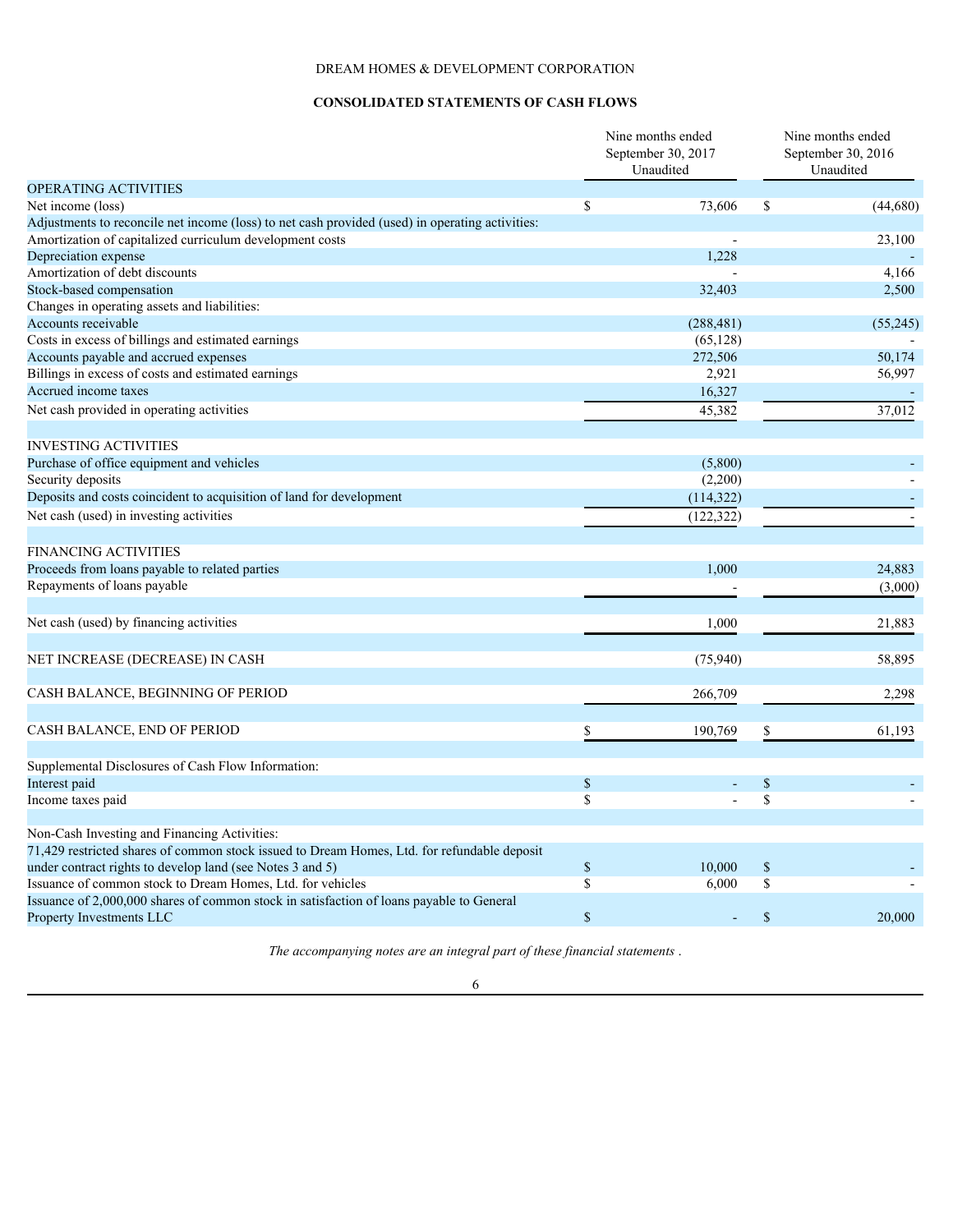#### **NOTES TO THE CONSOLIDATED FINANCIAL STATEMENTS**

Nine Months Ended September 30, 2017 and 2016 (Unaudited)

#### <span id="page-6-0"></span>**Note 1 - Significant Accounting Policies**

#### Nature of Operations

Dream Homes & Development Corporation (DHDC) is a regional builder and developer of new single-family homes and subdivisions, as well as a market leader in coastal construction, elevation and mitigation. In the five years that have passed since Superstorm Sandy flooded 30,000 owner-occupied homes, DHDC, an affiliated entity Dream Homes Ltd. (DHL) and other entities that management has been involved with, have helped hundreds of homeowners to rebuild or raise their homes to comply with new FEMA requirements. IDELO PMENT CORPORATION<br>
NOTES TO THE CONSOLIDATED FINANCIAL STATEMENTS<br>
Note 1 - Significant Accounting Policies<br>
Nature of Operations<br>
Note 1 - Significant Accounting Policies<br>
Nature of Operations<br>
Dream Homes & Develop

developments totaling 71 units under contract and in development. DHDC's operations include the development and sale of a variety of residential communities, including construction of semi-custom homes, entry-level and first time move-up single-family and multi-family homes.

In addition to the New Jersey market, the Company, through its Dream Building LLC subsidiary, has become licensed in Florida to pursue recent opportunities for primarily in the southwest portion of the state, between Naples and Cape Coral.

Electa HOMES & DEVELOPMENT CORPORATION<br>
Note 1 - Significant Accounting Policies<br>
Note Months Ended September 30, 2017 and 2016 (Unaudited)<br>
Dream Homes & Development Corporation (DHDC) is a regional huilder and developer In addition to the Company's construction operations, the Company holds a bi-monthly "Dream Homes Nearly Famous Rebuilding Seminar", and publishes an DREAM HOMES & DEVELOPMENT CORPORATION<br>
Note 1 - Significant Accounting Policies<br>
Note 1 - Significant Accounting Policies<br>
Note the five help is realistic and are injection to the rice years be rice and according to the s DREAM HOMES & DEVELOPMENT CORPORATION<br>
Note 1 - Significant Accounting Pulleirs<br>
Note has been presented to the seminar has been presented in the following of the seminar has been presented in the seminar has been present planning and executing complex residential construction projects. A professional team attends each seminar and presents on a diverse variety of topics, including expert advice from architects, engineers, finance people, attorneys, project managers, elevation professionals and builder/general contractors. The "Dream Homes Rebuilding Blog" is an educational platform written by Vincent Simonelli, which offers comprehensive advice on all aspects of construction, finance, development and real estate. The Blog is located at http://blog.dreamhomesltd.com. Note 1 - Significant Accounting Policies<br>
Note 2 - Significant Accounting Policies<br>
Name of Operations<br>
Name of Operations<br>
Name of Operations<br>
Name of Operations<br>
Dream Homes & Development Corporation (DHIX) is a regional

## History

Nevada corporation with 75,000,000 shares of capital stock authorized, of which 70,000,000 shares are common shares (\$.001 par value), and 5,000,000 shares are preferred shares (\$.001 par value). On March 14, 2017, Virtual Learning changed its name to Dream Homes & Development Corporation ("DHDC"). DHDC maintains a web site at www.dreamhomesltd.com as well as a blog, located at http://blog.dreamhomesltd.com.

Due to the Company's change in focus to its construction business, the Company wrote off the remaining unamortized capitalized curriculum development costs of \$20,534 at December 31, 2016.

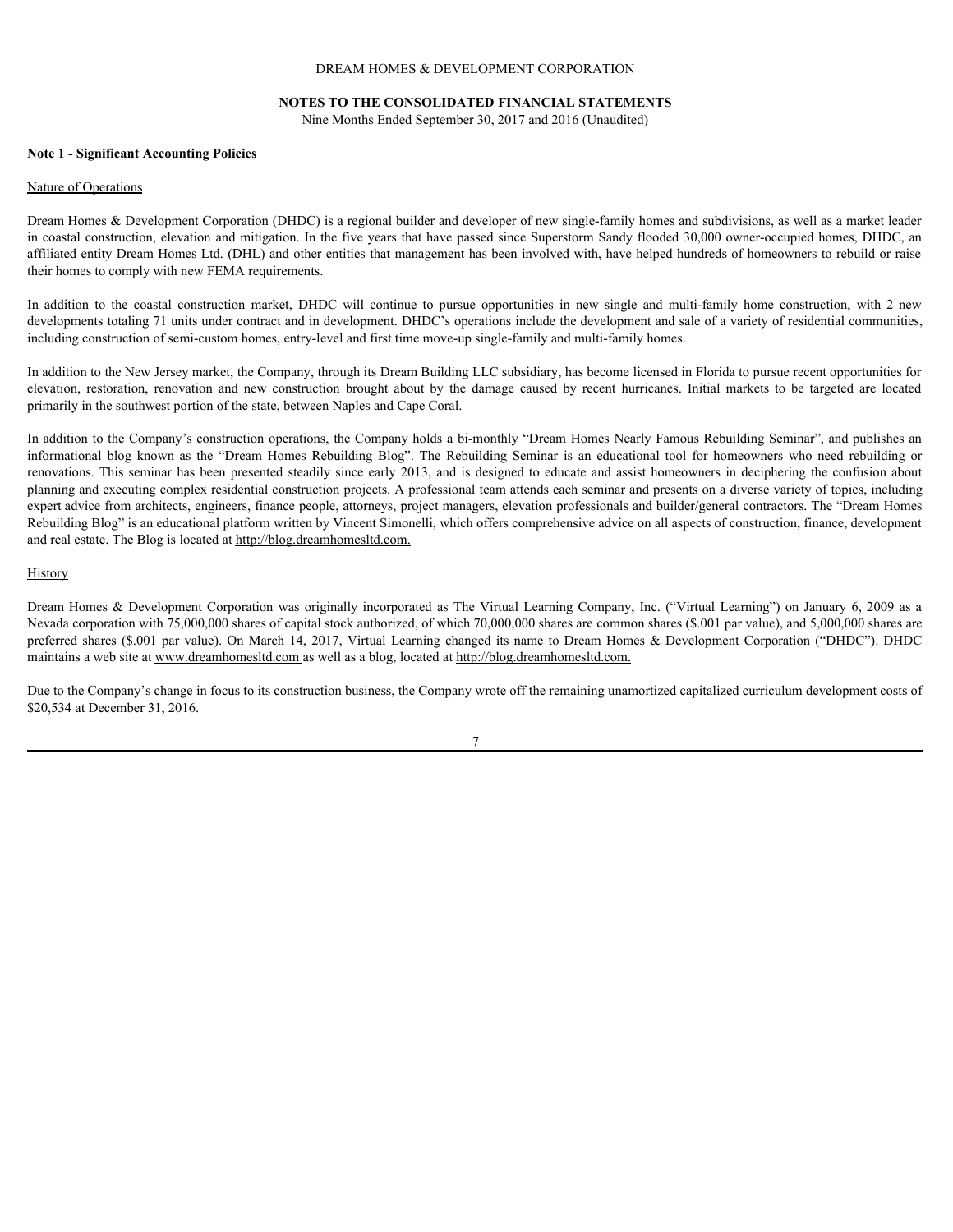# Construction Business

On August 19, 2016, Virtual Learning acquired 4.5% of Dream Homes, Ltd. ("DHL"), 100% of Dream Building, LLC ("DBL") , a wholly owned subsidiary of Construction Business<br>On August 19, 2016, Virtual Learning acquired 4.5% of Dream Homes, Ltd. ("DHL"), 100% of Dream Building, LLC ("DBL"), a wholly owned subsidiary of<br>DHL, and use of all construction licensing and regist exchange for the issuance of 2,225,000 shares of Virtual Learning common stock to DHL at an agreed price of \$.05 per common share.

Learning and DHL were entities under common control, the acquired assets were reflected by Virtual Learning at DHL's \$0 carrying amount on the date of transfer pursuant to Accounting Standards Codification ("ASC") 805-50-30-5.

Construction Business<br>On August 19, 2016, Virtual Learning acquired 4.5% of Dream Homes, Ltd. ("DHL"), 100% of Dream Building, LLC ("DBL"), a wholly owned subsidiary of<br>DHL, and use of all construction licensing and regist From August 19, 2016 to August 23, 2016, Virtual Learning acquired the rights to complete 6 in process construction contracts of ANCL in exchange for the Construction Business<br>
On August 19, 2016, Virtual Learning acquired 4.5% of Dream Homes, Ltd. ("DHL"), 100% of Dream Building, LLC ("DBL"), a wholly owned subsidiary of<br>
DHL, and use of all construction licensing and regi Learning and DHL were entities under common control, the acquired rights were reflected at DHL's \$0 carrying amount on the date of transfer pursuant to ASC 805-50-30-5.

## **Interim Financial Statements**

The accompanying unaudited financial statements have been prepared in accordance with accounting principles generally accepted in the United States of America and the rules and regulations of the United States Securities and Exchange Commission for interim financial information and with the instructions to Form 10-Q and Article 8 of Regulation S-X. Accordingly, they may not include all the information and footnotes necessary for a comprehensive presentation of financial position, results of operations or cash flows. It is management's opinion, however, that all material adjustments (consisting of normal recurring adjustments) have been made which are necessary for a fair financial statement presentation. Controction Businest<br>On August 19, 2016, Virtual Learning arequired 4:5% of Detain Bones, Ltd. (DBL"), 100% of Detain Bulding, LLC ("DANL"), a which yound subsidiary of<br>On August 1916. When I consider a statement when the

The unaudited interim financial statements should be read in conjunction with the Company's Annual Report filed on Form 10-K for the year ended December 31, 2016, which contains the audited financial statements and notes thereto, together with Management's Discussion and Analysis of Financial Conditions and Results of Operations, for the year ended December 31, 2016. Operating results for the three and nine months ended September 30, 2017 are not necessarily indicative of the results to be expected for the year ending December 31, 2017.

# **Principles of Consolidation**

balances and transactions have been eliminated in consolidation.

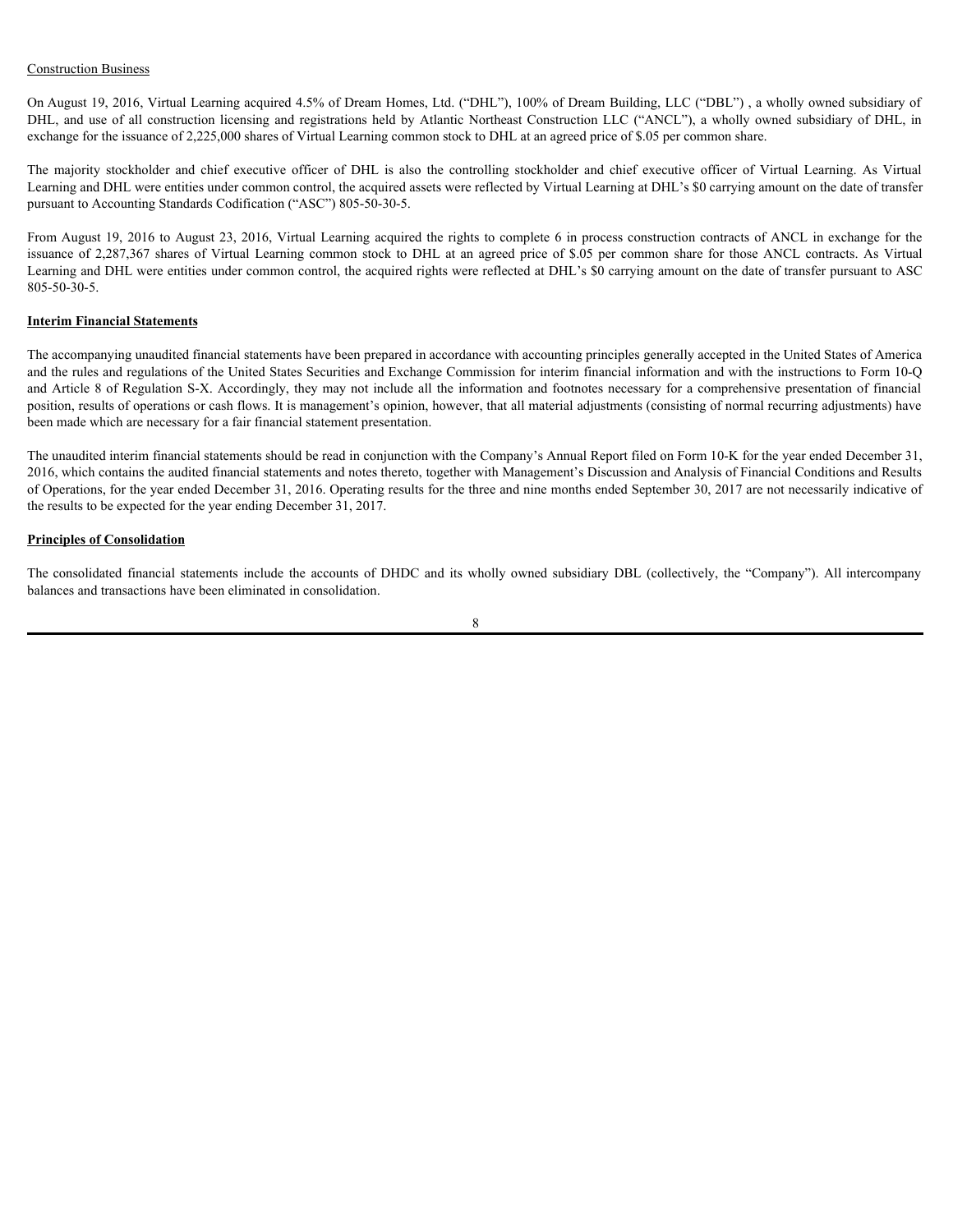# **Property and Equipment**

Property and equipment is stated at cost less accumulated depreciation. Depreciation is provided using the straight-line method over an estimated useful life of five years. Repairs and maintenance costs are expensed as incurred, and renewals and betterments are capitalized.

# **Use of Estimates**

The preparation of financial statements in conformity with accounting principles .generally accepted in the United States of America requires management to make **Property and Equipment**<br>Property and equipment is stated at cost less accumulated depreciation. Depreciation is provided using the straight-line method over an estimated useful life of five<br> **View SPECT CONFIDENT CONFIDEN** materially from these estimates. **Property and Equipment**<br> **Property and equipment** is stated at cost less accumulated depreciation. Depreciation is provided using the straight-line method over an estimated useful life of five<br> **Six of Estimates**<br> **Exist** 

# **Fair Value of Financial Instruments**

participants on the measurement date. In determining fair value, GAAP establishes a three-level hierarchy used in measuring fair value, as follows:

● Level 1 inputs are quoted prices available for identical assets and liabilities in active markets.

● Level 2 inputs are observable for the asset or liability, either directly or indirectly, including quoted prices for similar assets and liabilities in active markets or other inputs that are observable or can be corroborated by observable market data.

● Level 3 inputs are less observable and reflect our own assumptions.

Our financial instruments consist of cash and cash equivalents, accounts receivable, accounts payable and accrued expenses and loans payable to related parties. The carrying amount of cash and cash equivalents, accounts receivable, accounts payable and accrued expenses, and loans payable to related parties approximates fair value because of their short maturities.

## **Construction Contracts**

Revenue recognition:

The Company recognizes construction contract revenue using the percentage-of-completion method, based primarily on contract cost incurred to date compared to total estimated contract cost. Cost of revenue includes an allocation of depreciation, amortization and general overhead cost. Changes to total estimated contract cost or losses, if any, are recognized in the period in which they are determined.

The Company generally provides limited warranties for work performed under its construction contracts with periods typically extending for a limited duration following substantial completion of the Company's work on a project.

The Company classifies construction-related receivables and payables that may be settled in periods exceeding one year from the balance sheet date, if any, as current assets and liabilities consistent with the length of time of its project operating cycle. For example:

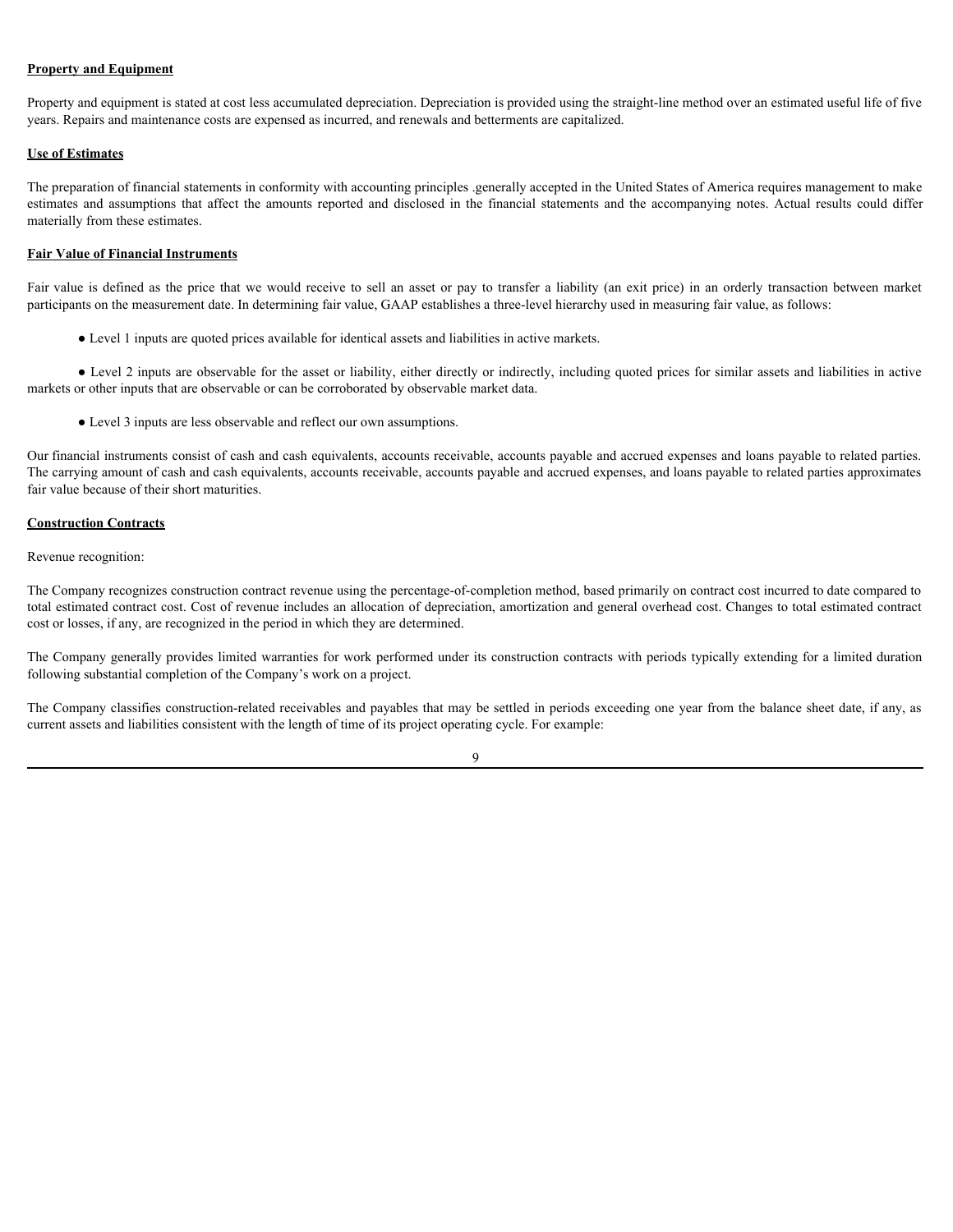- Costs and estimated earnings in excess of billings represent the excess of contract costs and profits (or contract revenue) over the amount of contract billings to date and are classified as a current asset.
- Billings in excess of costs and estimated earnings represent the excess of contract billings to date over the amount of contract costs and profits (or contract revenue) recognized to date and are classified as a current liability.

• Costs and estimated earnings in excess of billings represent the excess of contract costs and profits (or contract billings to date outer the amount of contract even asset of contract billings in excess of constanted car • Costs and estimated earnings in excess of billings represent the excess of contract costs and profits (or contract revenue) over the amount of contract billings to date and are classified as a current saset.<br>
• Billings recorded cannot be billed currently due to the billing terms defined in the contract. Claims occur when there is a dispute regarding both a change in the scope of work and the price associated with that change. Unapproved change orders occur when there is a dispute regarding only the price associated with a change in scope of work. For both claims and unapproved change orders, the Company recognizes revenue, but not profit, when it is determined that recovery of incurred cost is probable and the amounts can be reliably estimated.

#### Change in Estimates:

The Company's estimates of contract revenue and cost are highly detailed and many factors change during a contract performance period that result in a change to contract profitability. These factors include, but are not limited to, differing site conditions: availability of skilled contract labor: performance of major material suppliers and subcontractors: on-going subcontractor negotiations and buyout provisions: unusual weather conditions: changes in the timing of scheduled work: change orders: accuracy of the original bid estimate: changes in estimated labor productivity and costs based on experience to date: achievement of incentive-based income targets: and the expected, or actual, resolution terms for claims. The factors that cause changes in estimates vary depending on the maturation of the project within its lifecycle. For example, in the ramp-up phase, these factors typically consist of revisions in anticipated project costs and during the peak and close-out phases, these factors include the impact of change orders and claims as well as additional revisions in remaining anticipated project costs. Generally, if the contract is at an early stage of completion, the current period impact is smaller than if the same change in estimate is made to the contract at a later stage of completion. • Cress and esimutal carrings in excess of fullings represent the excess of contract costs and profits (or contract verenue) iver the amount of contract<br>
Billings to date and are classified as a current ansiet.<br>
This has c Material changes in estimates are disclosed in the notes to the consolidated financial statements. Central definition of caning in conserved of the purpose of the state income in the income of the state income in the state income in the state income by the state of the conserved tax and using the state income by the st rescribed comet be bitted carried of outside lines leven defined in the company colonic claims on the profession of the probability of a relation of the future individual and mapps in the statements the future in the state

# **Capitalized Curriculum Development Costs**

Capitalized curriculum development costs totaling \$154,000 were incurred through August 2012 (when the related courses became available for sale to customers). From September 1, 2012 to December 31, 2016, the costs were amortized on a straight line basis using a five year life. Due to the Company's change in focus to its construction business, the Company wrote off the remaining unamortized capitalized curriculum development costs of \$20,534 at December 31, 2016.

#### **Income Taxes**

The Company accounts for income taxes using the asset and liability method. Deferred tax assets and liabilities are recognized for the future tax consequences attributable to differences between the carrying amounts of assets and liabilities for financial reporting purposes and the amounts used for income tax reporting differences are expected to be recovered or settled. The effect on deferred tax assets and liabilities of a change in tax rates is recognized in the provision for income allowance when realization of the assets is not reasonably assured.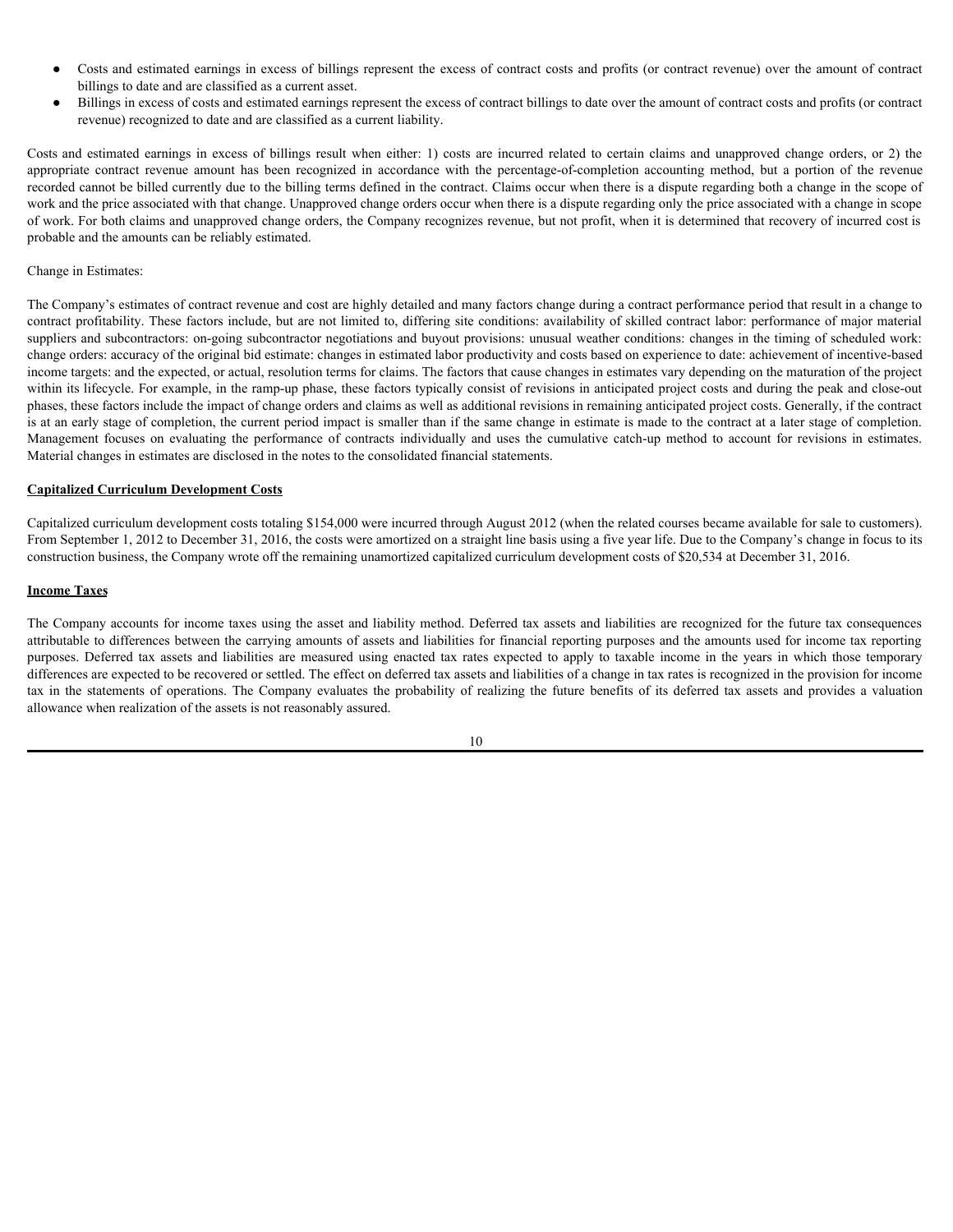The Company recognizes in its financial statements the impact of tax positions that meet a "more likely than not" threshold, based on the technical merits of the position. The tax benefits recognized from such a position are measured based on the largest benefit that has a greater than fifty percent likelihood of being realized upon ultimate settlement.

# **Net Income (Loss) Per Common Share**

Basic net income (basic net loss) per common share is calculated by dividing net income (loss) by the weighted average number of common shares outstanding during the period.

Diluted net income (loss) per common share is computed using the weighted average number of common shares outstanding and potentially dilutive securities outstanding during the period, if dilutive.

# **Recent Accounting Pronouncements**

In May 2014, the Financial Accounting Standards Board ("FASB") issued Accounting Standards Update ("ASU") No. 2014-09, Revenue from Contracts with The Company recognizes in its financial statemens the impact of tax positions that meet a "more likely than not" threshold, based on the technical merits of the position. The tax benefit recognized from such a position are The Company recognizes in its financial statements the impact of tax positions liat meet a "more likely than mot" threshold, based on the rehabile members of the position The tax benefits recognized from state a greater fr The Company recognizes in its financial statements the impact of tax positions that meet a "more likely than not" threshold, based on the technical merits of the<br>prount linear secondition securities to move a position are permitted by the FASB; however, in August 2015, the FASB issued ASU 2015-14, Revenue from Contracts with Customers (Topic 606): Deferral of the Effective Date after public comment respondents supported a proposal to delay the effective date of this ASU to annual reporting periods beginning after December 15, 2017, including interim reporting periods within that reporting period. We are currently evaluating the impact of this ASU on our financial position, results of operations and cash flows.

Certain other accounting pronouncements have been issued by the FASB and other standard setting organizations which are not yet effective and therefore have not yet been adopted by the Company. The impact on the Company's financial position and results of operations from adoption of these standards is not expected to be material.

# **Note 2 - Property and Equipment**

Property and equipment is summarized as follows:

|                                | September 30, 2017 | December 31, 2016 |
|--------------------------------|--------------------|-------------------|
|                                | Unaudited          |                   |
| Office equipment               | $4,115$ \$         | 4,115             |
| Vehicles                       | 24,565             |                   |
| Less: Accumulated depreciation | (18,308)           | (4,115)           |
| Property and Equipment- net    | 10,372             |                   |

Depreciation expense for the nine months ended September 30, 2017 and 2016 was \$1,228 and \$-0-, respectively.

<sup>11</sup>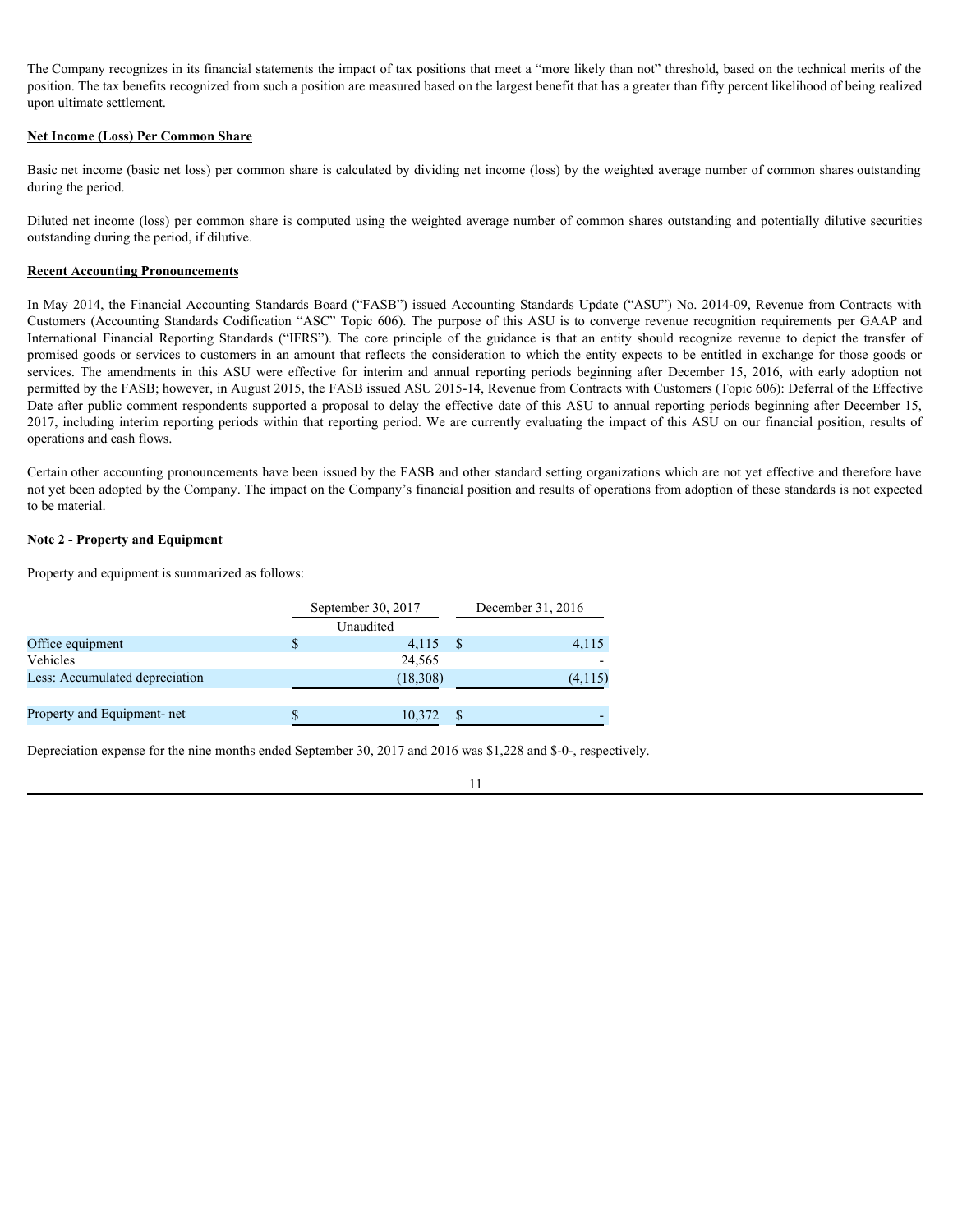# **3-Deposits and Costs Coincident to Acquisition of Land for Development**

| 3-Deposits and Costs Coincident to Acquisition of Land for Development                          |                    |     |                   |
|-------------------------------------------------------------------------------------------------|--------------------|-----|-------------------|
| Deposits and costs coincident to acquisition of land for development are summarized as follows: |                    |     |                   |
|                                                                                                 | September 30, 2017 |     | December 31, 2016 |
|                                                                                                 | (Unaudited)        |     |                   |
| Lacey Township, New Jersey, Pines contract:                                                     |                    |     |                   |
| Deposit                                                                                         | 10,000             | -\$ | 10,000            |
| Cost to acquire contract<br>Site engineering, permits, and other costs                          | 10,000<br>99,025   |     | 10,000            |
| Total Lacey Township, New Jersey contract                                                       |                    |     | 20,000            |
|                                                                                                 | 119,025            |     |                   |
| Berkeley Township, New Jersey, Tallwoods contract:                                              |                    |     |                   |
| Deposit                                                                                         | 10,000             |     |                   |
| Site engineering, permits, and other costs                                                      | 15,297             |     |                   |
| Total Berkeley Township, New Jersey contract                                                    | 25,297             |     |                   |
|                                                                                                 |                    |     |                   |
| Total                                                                                           | 144,322            |     | 20,000            |

The Lacey Contract between DHL and the seller of the land was dated March 18, 2016 and provides for a \$1,000,000 purchase price with closing on or about 60 days after memorialization of final Development Approvals has been obtained. DHL paid the seller a \$10,000 refundable deposit in March 2016 pursuant to the Lacey Contract. In the event the transaction has not closed on at least a portion of the property within 24 months of the completion of the Due Diligence Period (as may be extended by two 6- month extensions), the seller has the option of terminating the contract. Notwithstanding this provision, the Company retains the right at all times to waive any remaining contingencies and proceed to close on the property.

At this time, the contract is in good standing and there is no risk of cancellation. As per the contract, the Company is required to close on this property no later than March 18, 2019, which date is inclusive of the 24 months development period, and 2 additional 6-month extensions.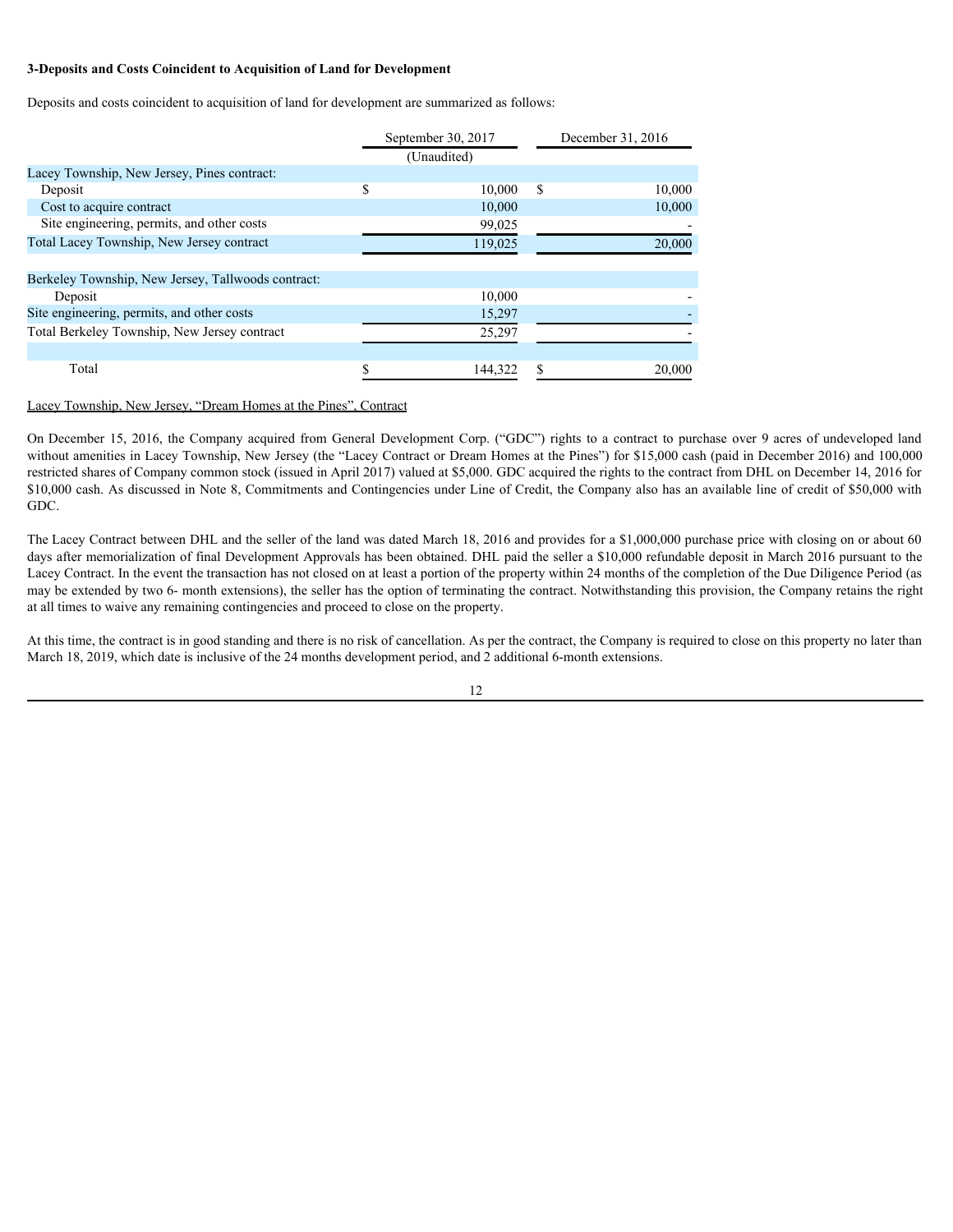Due diligence for the above property was completed as of May 17, 2016, and all costs were incurred by Dream Homes Ltd., which was in the contract for the property at the time. No additional costs for due diligence have been incurred by the Company, nor are any anticipated. The Company will incur all current costs associated with this property necessary to obtain all approvals, acquire the land, install the infrastructure and prepare the property to commence construction.

In order to obtain all developmental approvals and be prepared to begin installing infrastructure, various permits and engineering work are required. These permits include but are not limited to township subdivision, county, municipal utility authority, CAFRA (NJ Department of Environmental Protection) and NJ Department of Transportation. To date, design engineering has been completed and a CAFRA application has been prepared and submitted to the environmental scientist, along with a check for \$36,750 payable to the NJ DEP. Application for this permit was made in April 2017. As of this date, the CAFRA application is in the 30-day public comment period, and a permit is expected in January 2018. Lacey Township Planning Board meetings are scheduled for November 13,  $\cdot$  2017 and December 11, 2017. Due diligence for the above property was completed as of May 17, 2016, and all costs were incurred by Dream Homes Ltd., which was in the contract for the property at the time. No additional costs for due diligence have bee

It is anticipated that complete development approvals will cost approximately \$40,000 more to complete. In addition to these approval costs and acquisition costs, construction is approximately \$2,090,000 as of September 30, 2017.

The Company may need to seek loans from banks to finance this project. As part of their financing agreements, the banks typically require Vincent Simonelli to personally guarantee these loans. If Mr. Simonelli cannot qualify as a guarantor and there is no one other than him in the Corporation to provide those guarantees, the financing of the deal may be adversely affected. The exact amount of funding required for this particular property is not clear at the present time but will be determined when full approvals have been obtained and the Company is prepared to take title to the property.

## Berkeley Township, New Jersey, "Dream Homes at Tallwoods", Contract

On March 1, 2017, the Company acquired from DHL rights to a contract to purchase over 7 acres of land in Berkeley Township, NJ (the "Tallwoods Contract or Dream Homes at Tallwoods") for 71,429 restricted shares of Company common stock (issued in April 2017). The Tallwoods Contract between DHL and the seller of the land was dated January 5, 2017 and provides for a \$700,000 purchase price with closing on or about 60 days after final development approvals have been obtained and memorialized. DHL paid the seller a refundable \$10,000 deposit in January 2017 pursuant to the Tallwoods contract.

The due diligence period associated with this property expired on March 4, 2017 and all costs associated with same were paid by Dream Homes Ltd. prior to the expiration date. The Company will incur no further costs related to the due diligence aspect of this purchase. The Company will incur all current and future costs associated with this property necessary to obtain all approvals, acquire the land and prepare the property to commence construction.

The land is currently improved with streets and all public utilities in place. As such, the necessary steps required to bring the property through the approval process involve primarily design engineering. Since the property is on an improved street, a major subdivision application will be filed with the township, which will create 13 conforming buildable lots from the existing single 7 acre parcel. Accordingly, the remaining costs will primarily involve engineering and approval costs, as opposed to costs associated with the installation of infrastructure.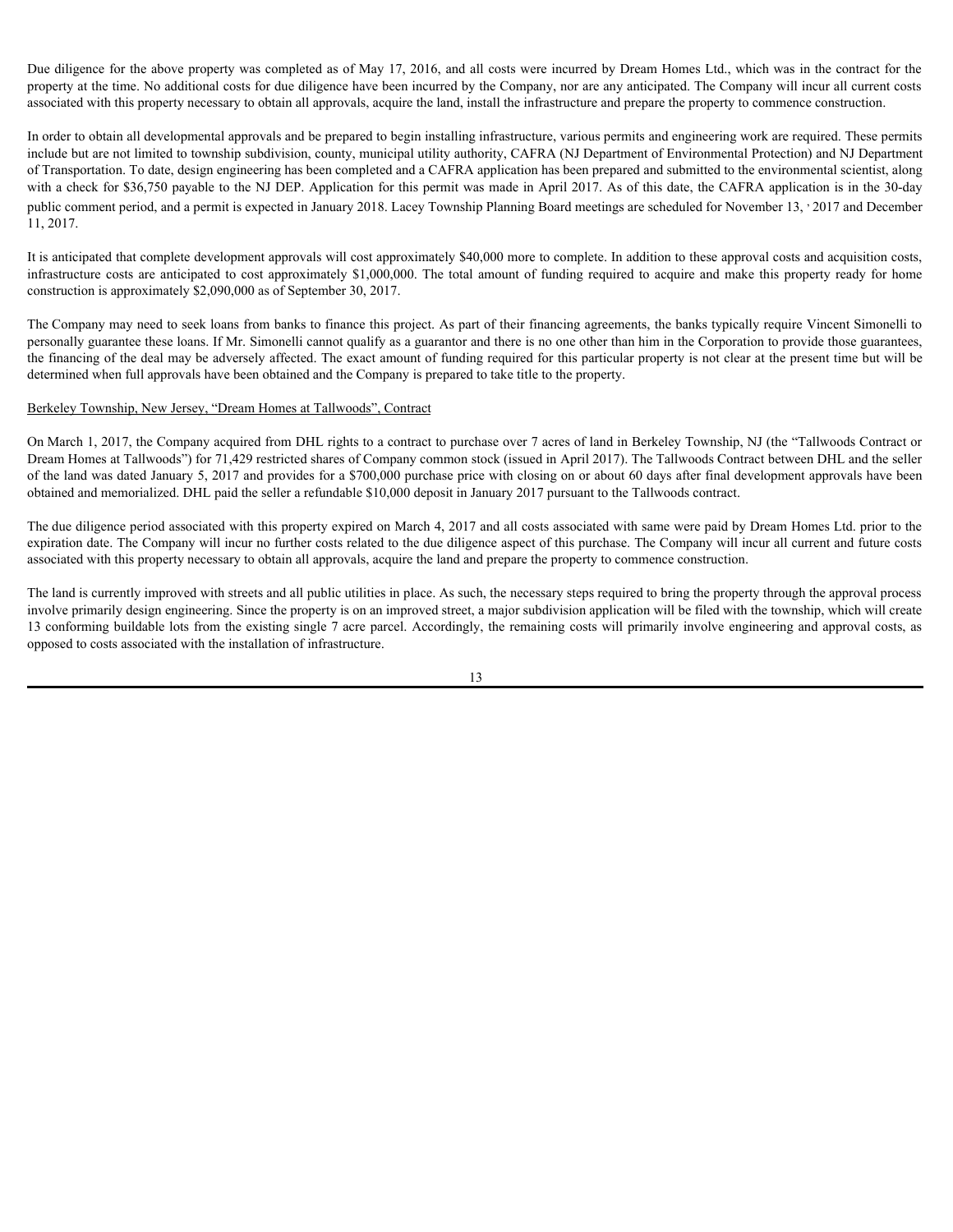At this time, the Company estimates that the total engineering and approval costs will be approximately \$40,000. The amount of money required to purchase the property is \$700,000 of which \$10,000 is currently on deposit. The Company has made application to the Berkeley Township Zoning Board.

extended by two 6-month extensions), the seller has the option of terminating the contract. Notwithstanding this provision, the Company retains the right at all times to waive any remaining contingencies and proceed to close on the property.

At this time, the Company estimates that the total engineering and approval costs will be approximately \$40,000. The amount of money required to purchase the property is \$700,000 of which \$10,000 is currently on deposit. T The Company may need to seek loans from banks to finance this project. As part of their financing agreements, the banks typically require Vincent Simonelli to personally guarantee these loans. If Mr. Simonelli cannot qualify as a guarantor and there is no one other than him in the Corporation to provide those guarantees, the financing of the deal may be adversely affected. The exact amount of funding required for this particular property is not clear at the present time but will be determined when full approvals have been obtained and the Company is prepared to take title to the property.

## **4-Loans Payable to Related Parties**

Loans payable to related parties is summarized as follows:

|                                          | September 30, 2017 | December 31, 2016 |
|------------------------------------------|--------------------|-------------------|
|                                          | (Unaudited)        |                   |
| Loans payable to chief executive officer | 11,525             | 11,525            |
| Loans payable to GPIL (see Note 5)       | 3,118              | 3,118             |
| Loan payable to DHL                      | 1,100              | 100               |
| Total                                    | 15,743             | 14,743            |

All the loans above are non-interest bearing and due on demand.

# **5 - Common Stock Issuances**

On August 18, 2016, DHDC issued 2,000,000 restricted shares of common stock to GPIL in satisfaction of \$20,000 loans payable (see Note 4).

On August 19, 2016 (see Note 1), DHDC issued 2,225,000 restricted shares of common stock to Dream Homes Ltd. for a 4.5% equity interest in Dream Homes Ltd. and certain other assets, at an agreed price of \$.05 per share.

From August 19, 2016 to August 23, 2016 (see Note 1), DHDC issued a total of 2,287,367 restricted shares of common stock to Dream Homes Ltd. for rights to complete 6 in process construction contracts of Atlantic Northeast Construction LLC, a wholly owned subsidiary of Dream Homes Ltd. at an agreed price of \$.05 per share.

On August 19, 2016, DHDC issued 250,000 restricted shares of common stock to Mr. Roger Fidler for legal services. The 250,000 shares were valued at \$2,500 (or \$.01 per share), which amount was expensed in the three months ended September 30, 2016.

On October 13, 2016, DHL assigned 100,000 restricted shares of Company common stock it held to a minority shareholder of DHL. This minority shareholder of DHL had contributed \$100,000 out of approximately \$500,000 in a private placement of common stock of DHL in 2010. In addition, this minority stockholder of DHL also received 275,000 restricted shares from DHL in 2011 for consulting services. Accordingly, the Company has not deemed it appropriate to measure stock-based compensation relating to the 100,000 shares assigned by DHL to its minority stockholder.

On October 21, 2016, DHDC issued 160,000 restricted shares of common stock to an individual for accounting services. The 160,000 restricted shares were valued at \$8,000 (or \$.05 per share), which amount was expensed in the three months ended December 31, 2016.

On December 29, 2016, DHDC issued a total of 326,857 restricted shares of common stock to convertible noteholders for their notes and accrued interest totaling \$65,371.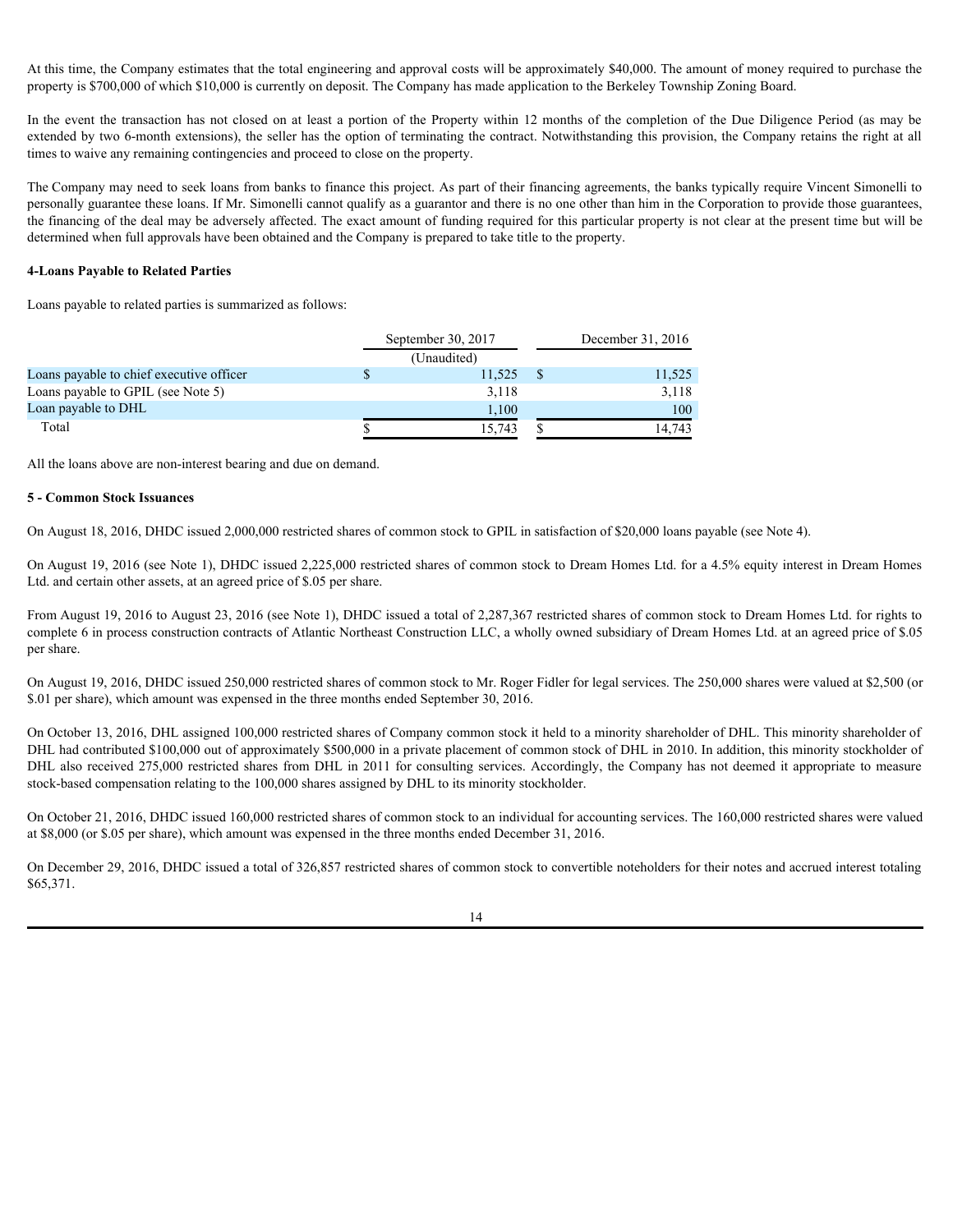On December 29, 2016, DHDC issued a total of 180,000 restricted shares of common stock (50,000 shares to the Company's chief executive officer, 50,000 shares to the Company's secretary, 10,000 shares each to our two outside directors, and a total of 60,000 shares to four other individuals, principally DHL employees, for services rendered. The 180,000 shares were valued at \$9,000 (Company officers and outside directors- \$6,000, DHL employees-\$3,000) (or \$.05 per share), which amount was expensed in the three months ended December 31, 2016. On December 29, 2016, DHDC issued a total of 180,000 restricted shares of common stock (50,000 shares to the Company's chief executive officer, 50,000 shares to tote to the Company's exeretary, 10,000 shares seen to our tw On December 29, 2016, DHDC issued a total of 180,000 restricted shares of common stock (50,000 shares to the Commany's chief executive officer, 50,000 shares to the Commany's secretary, 10,000 shares cach to our tow outsi On Documber 29, 2016, DHIX' issued a total of 180,000 seatrical shares of common stock (50,000 shares to the Company's chief executive officer, 50,000 shares company's services and company's energy exercuting and one for

On February 22, 2017, DHDC issued 56,000 restricted shares of common stock to Green Chip Investor Relations pursuant to an Investor Relations and Consulting Services Agreement (see Note 8). The 56,000 restricted shares were valued at \$2,800 (or \$.05 per share), which amount was expensed in the three months ended March 31, 2017.

amount of the refundable deposit on land made by DHL to the Seller in January 2017 for the Berkeley Township New Jersey contract (see Note 3).

On March 14, 2017, DHL assigned 275,000 restricted shares of Company common stock it held to the same minority stockholder of DHL that it assigned 100,000 shares of Company common stock on October 13, 2016 (see sixth preceding paragraph).

townhouse development in Lacey Township, NJ (see Note 3).

On July 12, 2017, DHDC issued 40,000 restricted shares of DHDC's common stock to Dream Homes, Ltd. ("DHL") in exchange for vehicles owned by DHL. The transaction reflected \$6,000 net carrying value of the assets on DHL's books at July 12, 2017.

#### **6 – Income Taxes**

income (loss) before income taxes.

The sources of the differences follow:

|                                                            | Nine months<br>ended | Nine months<br>ended |
|------------------------------------------------------------|----------------------|----------------------|
|                                                            | September 30, 2017   | September 30, 2016   |
| Expected tax at 35%                                        | 31,477               | (15, 638)            |
| State income taxes, net of Federal benefit                 | 3,929                |                      |
| Non-deductible stock-based compensation                    | 11,341               | 875                  |
| Non-deductible amortization of debt discounts              |                      | 1,458                |
| Non-deductible amortization of stock-based and contributed |                      |                      |
| Capitalized                                                |                      |                      |
| <b>Curriculum Development Costs</b>                        |                      | 8,085                |
| Provision for Federal income taxes at lower tax rates on   |                      |                      |
| taxable income                                             | (11,105)             |                      |
| Change in valuation allowance                              | (19,315)             | 5,220                |
| Provision for (benefit from) income taxes                  | 16,327               |                      |
|                                                            |                      |                      |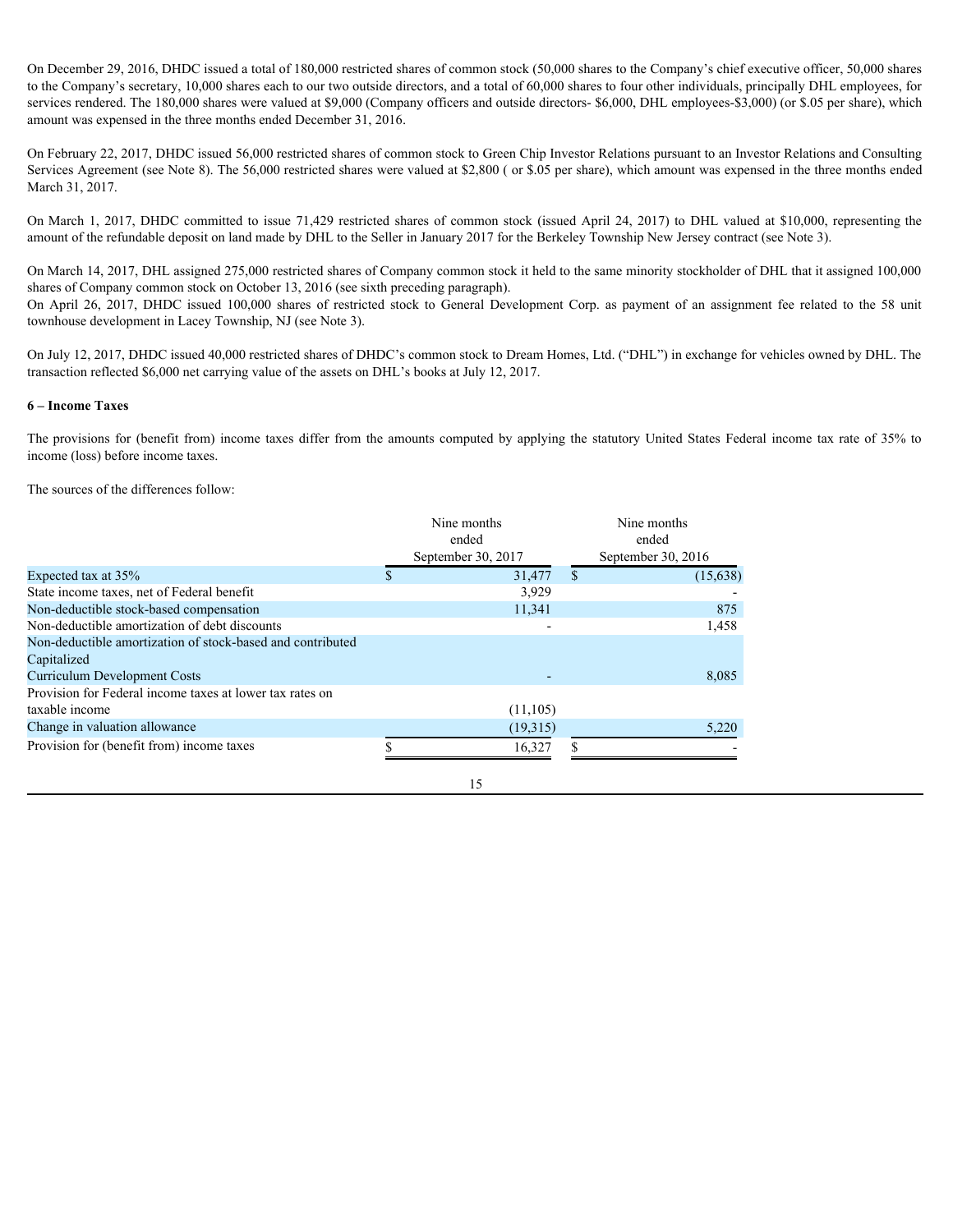| The significant components of DHDC's deferred tax asset as of September 30, 2017 and December 31, 2016 are as follows:                                                                                                                                                                                                                                                                                                                                                                                                                            |             |                    |                   |
|---------------------------------------------------------------------------------------------------------------------------------------------------------------------------------------------------------------------------------------------------------------------------------------------------------------------------------------------------------------------------------------------------------------------------------------------------------------------------------------------------------------------------------------------------|-------------|--------------------|-------------------|
|                                                                                                                                                                                                                                                                                                                                                                                                                                                                                                                                                   |             | September 30, 2017 | December 31, 2016 |
|                                                                                                                                                                                                                                                                                                                                                                                                                                                                                                                                                   | (Unaudited) |                    |                   |
| Deferred tax assets:<br>Net operating loss carry forward                                                                                                                                                                                                                                                                                                                                                                                                                                                                                          |             |                    | 19.315            |
| Valuation allowance                                                                                                                                                                                                                                                                                                                                                                                                                                                                                                                               |             |                    | (19,315)          |
| Net deferred tax asset                                                                                                                                                                                                                                                                                                                                                                                                                                                                                                                            |             |                    |                   |
| Current United States income tax law limits the amount of loss available to be offset against future taxable income when a substantial change in ownership occurs.<br>Therefore, the amount available to offset future taxable income may be limited. Since the Company as currently constituted did experience a change in ownership<br>and control during the year ended December 31, 2016, usage of net operating loss carryforwards of \$118,389 available as of December 31, 2015 may be limited in<br>years ending after December 31, 2016. |             |                    |                   |
| <b>7- Business Segments</b>                                                                                                                                                                                                                                                                                                                                                                                                                                                                                                                       |             |                    |                   |
| The Company currently has one business segment which is residential construction, which is further divided into elevation/renovation, demolition and new home<br>construction & new single and multi-family home developments. The residential construction segment is operated through DHDC's wholly owned subsidiary<br>Dream Building, LLC (since August 19, 2016).                                                                                                                                                                            |             |                    |                   |
| The educational software and products segment was operated through Virtual Learning and has been discontinued as of December 31, 2016.                                                                                                                                                                                                                                                                                                                                                                                                            |             |                    |                   |
| Summarized financial information by business segment for the nine months ended September 30, 2017 and 2016 follows:                                                                                                                                                                                                                                                                                                                                                                                                                               |             |                    |                   |
|                                                                                                                                                                                                                                                                                                                                                                                                                                                                                                                                                   |             | Nine months ended  |                   |

# **7- Business Segments**

|                                          |   | Nine months ended<br>September 30, |               |           |
|------------------------------------------|---|------------------------------------|---------------|-----------|
|                                          |   | 2017                               |               | 2016      |
| Revenue:                                 |   |                                    |               |           |
| Residential construction                 | S | 2,321,300                          | \$            | 58,977    |
| <b>Educational software and Products</b> |   |                                    |               | 21        |
| Total                                    |   | 2,321,300                          |               | 58,988    |
| Income (loss) from operations:           |   |                                    |               |           |
| Residential construction                 | S | 255,829                            | <sup>\$</sup> | 17,638    |
| <b>Educational software and Products</b> |   | $\overline{\phantom{0}}$           |               | (23,079)  |
| Corporate-                               |   | (165, 896)                         |               | (32,006)  |
| Total                                    |   | 89,933                             |               | (37, 447) |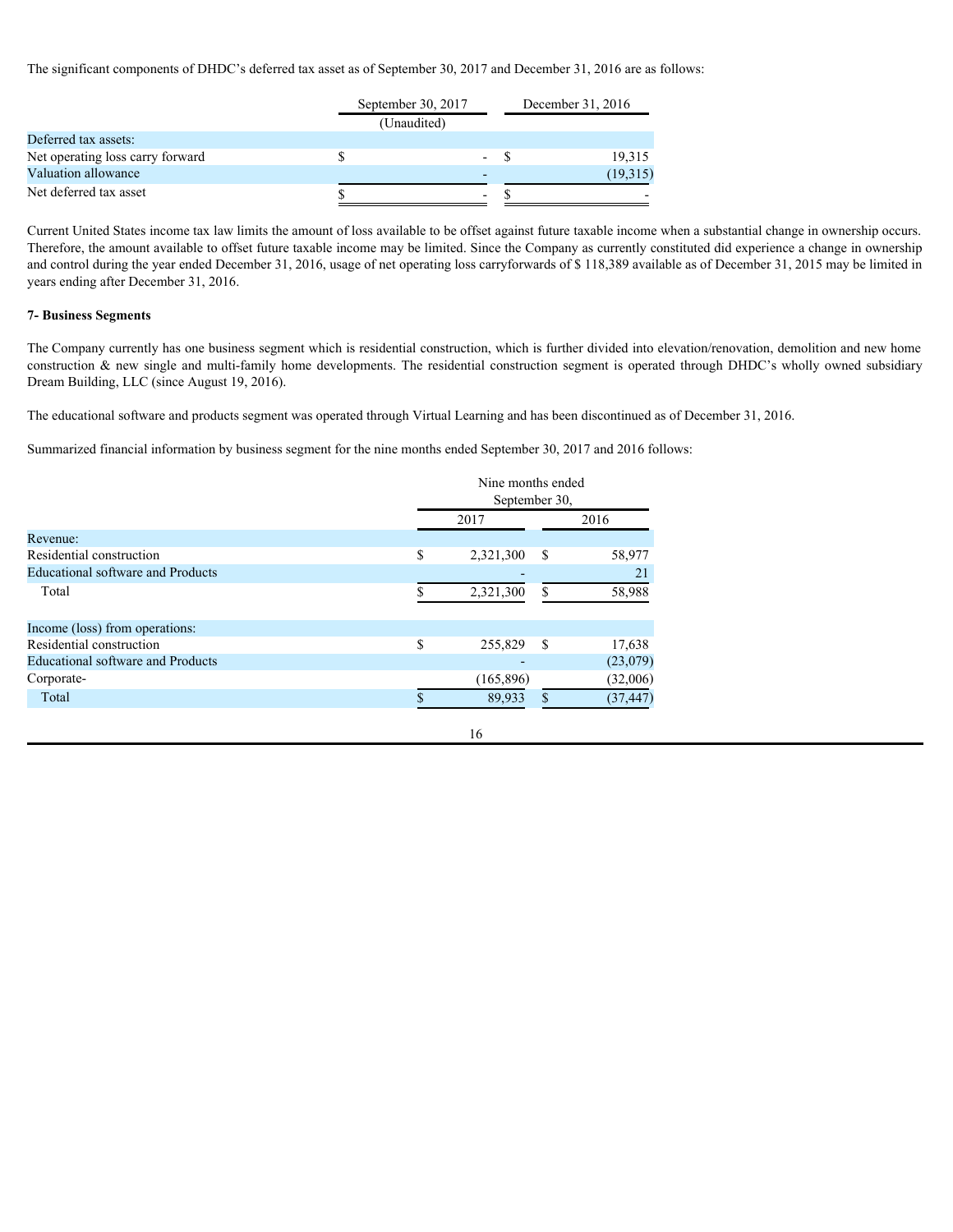| Identifiable assets:                                                                                                                                                                                                                                                                                                                        |              |                           |                   |
|---------------------------------------------------------------------------------------------------------------------------------------------------------------------------------------------------------------------------------------------------------------------------------------------------------------------------------------------|--------------|---------------------------|-------------------|
|                                                                                                                                                                                                                                                                                                                                             |              | September 30, 2017        | December 31, 2016 |
| Residential construction                                                                                                                                                                                                                                                                                                                    | $\mathbb{S}$ | (Unaudited)<br>842,905 \$ | 423,966           |
| Educational software and products                                                                                                                                                                                                                                                                                                           |              |                           |                   |
| Corporate                                                                                                                                                                                                                                                                                                                                   |              | 31,725                    | 36,101            |
| Total                                                                                                                                                                                                                                                                                                                                       | $\mathbb{S}$ | 874,630 \$                | 460,067           |
| All revenue relating to the residential construction segment was derived from construction contracts involving homeowner customers located in the State of New<br>Jersey. These contracts primarily involve specialized construction related to compromised home foundations and related issues caused by damage from Super<br>Storm Sandy. |              |                           |                   |
| 8- Commitments and Contingencies                                                                                                                                                                                                                                                                                                            |              |                           |                   |
| <b>Construction Contracts</b>                                                                                                                                                                                                                                                                                                               |              |                           |                   |
| As of September 30, 2017, Dream Building, LLC is committed under 19 construction contracts outstanding with home owners with contract prices totaling<br>\$3,243,144, which are being fulfilled in the ordinary course of business. None of these construction projects are expected to take significantly in excess of one year            |              |                           |                   |
| to complete from commencement of construction. The Company has no significant commitments with material suppliers or subcontractors that involve any sums<br>of substance or, of long term duration at the date of issuance of these financial statements.                                                                                  |              |                           |                   |
| <b>Employment Agreements</b>                                                                                                                                                                                                                                                                                                                |              |                           |                   |

# **8- Commitments and Contingencies**

# Construction Contracts

#### Employment Agreements

On April 28, 2017, DHDC executed an Employment Agreement with its newly appointed Vice President of Business Development. The term of the agreement is from April 28, 2017 to December 31, 2020 and is renewable thereafter at 1 year intervals based on certain sales targets. The agreement provides for compensation based on sales.

On May 8, 2017, DHDC executed an Employment Agreement with its newly appointed Sales Manager. The term of the agreement is from May 8, 2017 to May 8, 2019 and is renewable thereafter at 1 year intervals based on certain sales targets. The agreement provides for compensation based on sales.

For the nine months ended September 30, 2017, sales commission expense under these two employment agreements was \$25,304.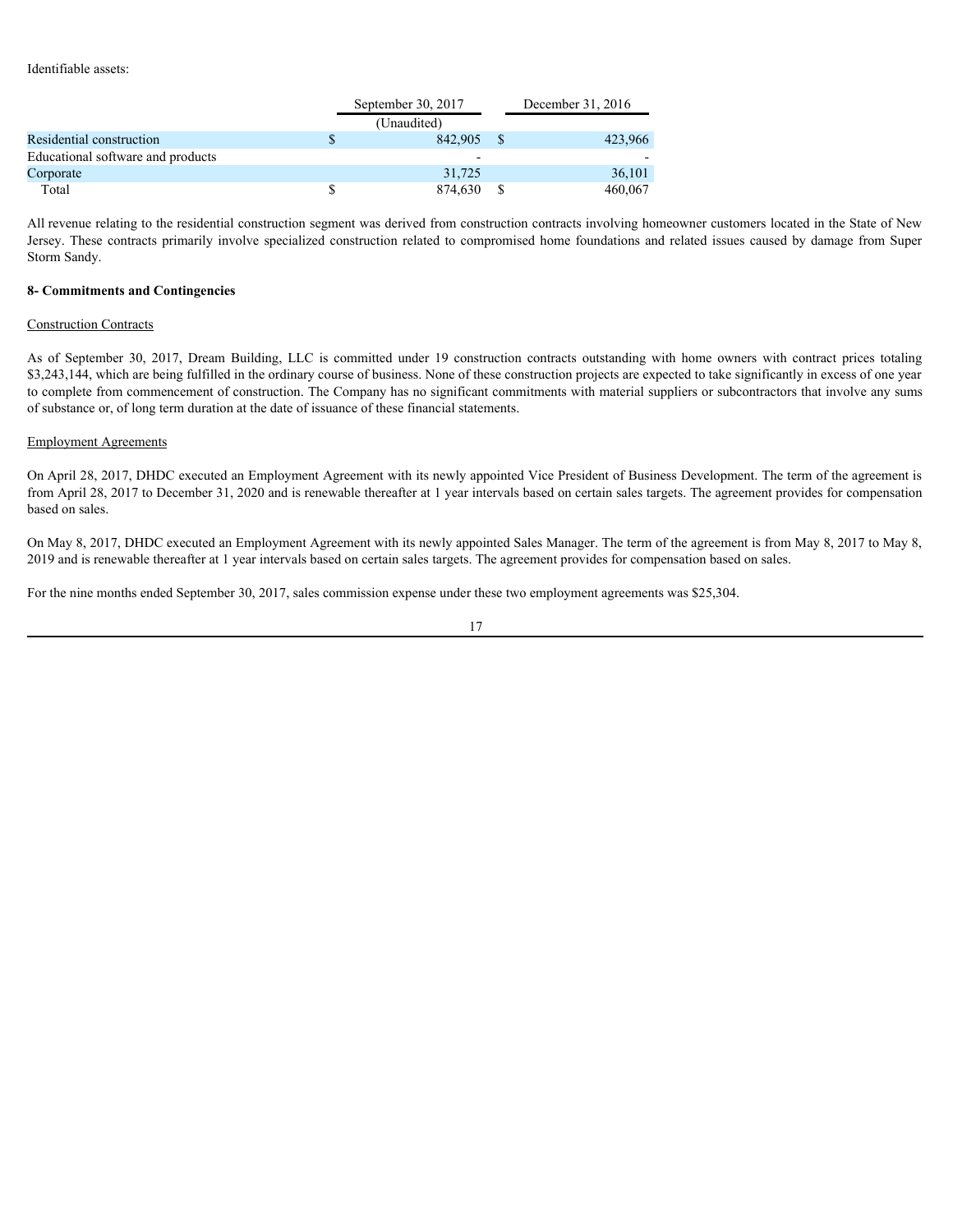## Lease Agreement

On June 20, 2017, DHDC executed a lease for office and storage space located at 2109 Bridge Avenue, Point Pleasant, New Jersey. The term of the Lease is five years from June 20, 2017 to June 20, 2022 with two (2) five (5) year options to renew. The Lease provides for monthly rent commencing August 20, 2017 at Lease Agreement<br>On June 20, 2017. DHDC executed a lease for office and storage space located at 2109 Bridge Avenue, Point Pleasant, New Jersey. The term of the Lease is five<br>years from June 20, 2017 to June 20, 2022 with t Assuming DHDC is current in all rent and other charges, DHDC has the option to cancel the Lease with 90 days written notice to Landlord.

For the three and nine months ended September 30, 2017, rent expense under this lease agreement was \$4,400.

#### Investor Relations Agreement

On February 10, 2017, the Company entered into an Investor Relations and Consulting Services Agreement with an investor relations firm. The agreement expired on August 31, 2017 and provided for issuance of 56,000 restricted shares of common stock to the investor relations firm (stock issued on February 22, 2017) and \$2,000 per month fees to be paid to the investor relations firm commencing March 2017.

#### Line of Credit

On September 15, 2016, DHDC established a \$50,000 line of credit with General Development Corp., a non-bank lender. Advances under the line bear interest at a rate of 12% payable monthly and the outstanding principal is due and payable in 60 months. The line is secured by the personal guarantee of the Company's Chief Executive Officer. The agreement to fund automatically renews on a yearly basis as long as interest payments are current. To date, the Company has not received any advances under the line of credit.

#### **9. Related Party Transactions**

# Dream Homes Ltd. Allocated Payroll

The Company uses the services of Dream Homes Ltd. (DHL) personnel for its operations. For the nine months ended September 30, 2017, selling, general and administrative expenses include \$ 382,877 incurred for the Company's estimated share of DHL's gross payroll and payroll taxes for that period. At September 30, 2017, accounts payable and accrued expenses included \$102,167 due DHL under this arrangement.

# Office Space

The Company has occupied office space located in Forked River, New Jersey which is owned by an affiliated company. Commencing April 2017, the Company has paid DHL monthly rent of \$2,000 (\$12,000 total for the six months ended September 30, 2017) for this office space.

The Company has occupied under a lease entered into by DHL satellite office space at 2818 Bridge Avenue in Point Pleasant, New Jersey since August 2016 with a monthly rent of \$800 commencing April 2017. This lease expires as of November 30, 2017 and will not be renewed.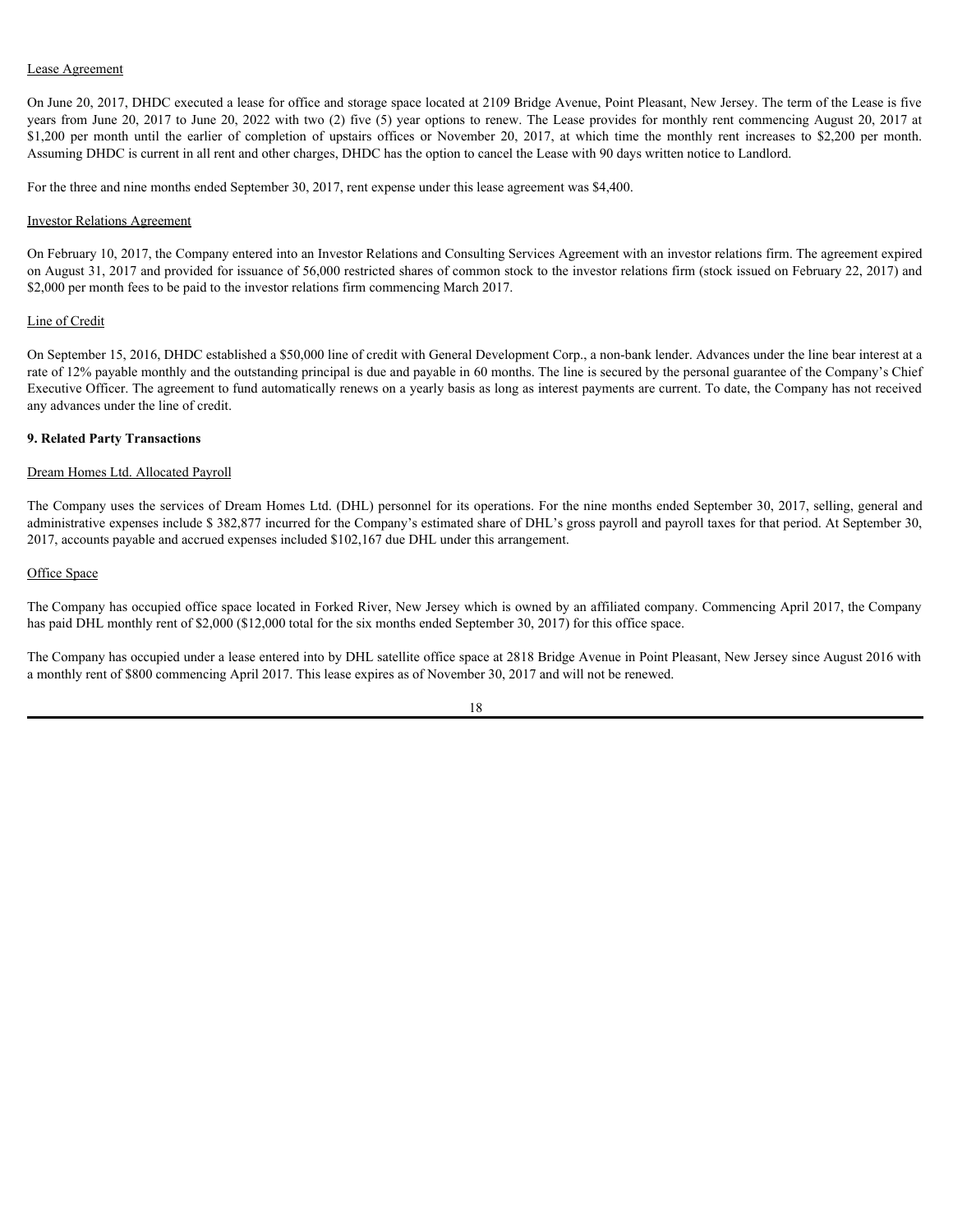#### **10- Stock Warrants**

On July 12, 2017, DHDC issued 750,000 stock warrants to various members of Dream Homes & Development Corporation's executive team (including 500,000 to the Company's Chief Executive Officer, 100,000 to the Company's Secretary, and a total of 60,000 to the Company's two other directors and 50,000 to a nonexecutive DHL project manager employee). These Warrants entitle the holder to purchase shares of Dream Homes & Development Corporation at \$0.30 per share through July 20, 2020. These warrants vest to the Holder on a semi-annual basis over a 36-month period contingent upon Holder's continued association with the Company. The \$407,850 total fair value (calculated using the Black Scholes option pricing model and the following assumptions: (1) stock price of \$0.60, (2) exercise price of \$0.30, (3) dividend yield of 0%, (4) risk-free interest rate of 1.53%, (5) expected volatility of 171%, and (6) term of 3 years) of the 750,000 warrants will be expensed evenly over the 3 years requisite service period of the individuals that were granted these warrants commencing in July 2017. For the 10- Stock Warrants<br>
On July 12, 2017, DHDC issued 750,000 stock warrants to various members of Dream Homes & Development Corporation's executive team (including 500,000 to<br>
the Company Schief Exceutive Officer, 100,000 to pricing model. 10- Stock Warrants<br>
On July 12, 2017, DHDC issued 750,000 stock warrants to various members of Dream Homes & Development Corporation's executive team (including 500,000 to<br>
the Company's Chief Executive Officer, 100,000 to 10- Stock Warrants<br>
On July 12, 2017, DHDC issued 750,000 stock warrants to various members of Dream Homes & Development Corporation's executive team (including 500,000 to<br>
the Company's Coince Faceutive Office, 100,000 t

Included within the 750,000 warrants described in the preceding paragraph are 20,000 warrants issued to the Company's Vice President of Business Development preceding paragraph are 20,000 warrants issued to the Company's Sales Manager that are not covered by the Employment Agreement dated May 8, 2017 described in Note 8.

Stock-based compensation attributable to the warrants for the three and nine months ended September 30, 2017 was \$29,603. As of September 30, 2017, there was \$135,950 in 2019, and \$72,359 in 2020.

#### **11- Subsequent Events**

On November 3, 2017, the Company released a Private Placement Memorandum, which consists of an equity & debt offering for up to \$5,000,000 in new capital. This capital will be utilized for acquisition and development of several of the properties the Company has under contract, as well as expansion into the Florida market. The offering is comprised of Units for sale as well as convertible debt. Each Unit is priced at \$.40 per common share and includes 1 warrant to purchase an additional share of common stock for \$.60 within 3 years of the date of Unit purchase. The convertible debt is offered at an 8% coupon, paid quarterly, has a maturity of 4 years and is convertible at \$.75 per share. The offering is scheduled to close on January 2, 2018 unless extended by the Company. To date, the Company has not sold any units or convertible debt.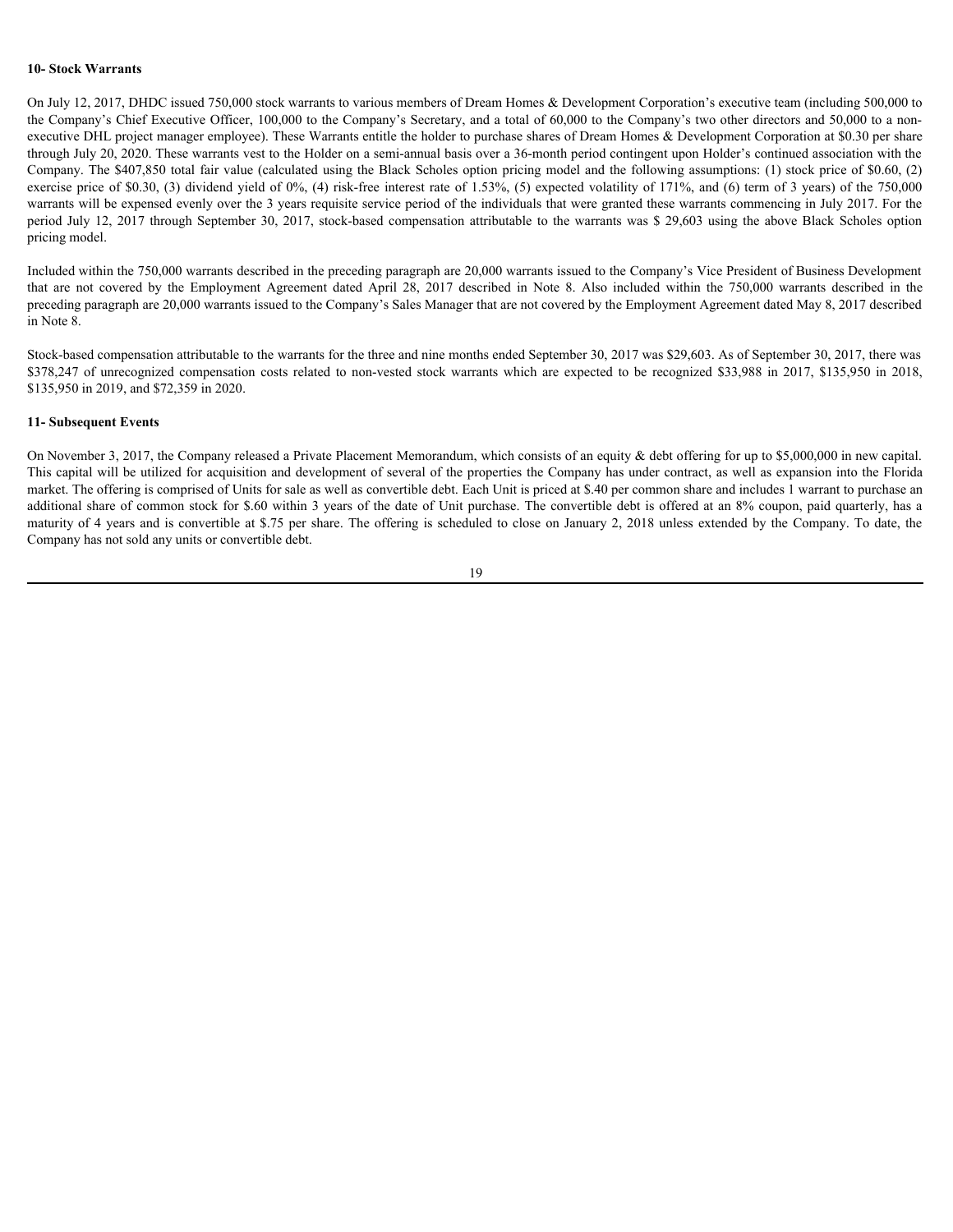#### <span id="page-19-0"></span>**ITEM 2. Management's Discussion and Analysis of Financial Condition and Results of Operations.**

**Management's Discussion and Analysis of Financial Condition and Results of Operations.**<br>This Quarterly Report on Form 10-Q and other written reports and oral statements made from time to time by the Company may contain so "forward-looking statements," all of which are subject to risks and uncertainties. One can identify these forward-looking statements by their use of words such as TTEM 2. Management's Discussion and Analysis of Financial Condition and Results of Operations.<br>
This Quarterly Report on Form 10-Q and other written reports and oral statements made from time to time by the Company may con comparable terminology. One can identify them by the fact that they do not relate strictly to historical or current facts. These statements are likely to address the Company's growth strategy, financial results and product and development programs. One must carefully consider any such statement and should understand that many factors could cause actual results to differ from the Company's forward-looking statements. These factors include inaccurate assumptions and a broad variety of other risks and uncertainties, including some that are known and some that are not. No forward-looking statement can be guaranteed and actual future results may vary materially. The Company does not assume the obligation to update any forward-looking statement. One should carefully evaluate such statements in light of factors described in the Company's filings with the SEC, especially the Company's Annual Report on Form 10-K and the Company's Quarterly Reports on Form 10-Q. In various filings the Company has identified important factors that could cause actual results to differ from expected or historic results. One should understand that it is not possible to predict or identify all such factors. Consequently, the reader should not consider any such list to be a complete list of all potential risks or uncertainties. **ITEM 2. Management's Discussion and Analysis of Financial Condition and Results of Operations.**<br>
This Quarterly Report on Form 10-0 and other written reports and one datements made from time to time by the Company may co TEEM 2. Management's Discussion and Analysis of Franceial condition and Results of Operations.<br>
This Quartet Record of torm 10-Q and other within coperate and calculated point and for the by the Campany rary continuion of ITEM 2. Management's Discussion and Analysis of Financial Condition and Results of Operations. This Use the Theorem South and the results of the results of the results of the results of the results of the results of the r The Quarrier Require of the Company of the Company of the Company in the station interacts home into the company interact the stationary and the three in the top New Yersey and the Company and the Company and the Company

#### **Use of Terms**

The following discussion analyzes our financial condition and results of operations for the six months ended September 30, 2017 and 2016. Unless the context Corporation (DHDC),

# **PLAN OF OPERATION**

#### **Overview Overview** *Overview*

Building on a history of over 1,500 new homes built, the management of Dream Homes & Development Corporation has positioned the company to emerge as a rapidly growing regional developer of new single-family subdivisions as well as a leader in coastal construction, elevation and mitigation. In the five years that homeowners to rebuild or raise their homes to comply with new FEMA requirements. While other builders have struggled to adapt to the changing market and complex Federal, State and local regulations involved with coastal construction in Flood Hazard Areas, DHDC and affiliated entities has excelled. As many of our homeowners whose projects have been abandoned by others. Due to the damage caused by the storm, as well as the material changes in the FEMA flood maps substantial revenue growth. From 10, D is various (Fig. 10, well-compary basis then if the broad construction, the construction, the construction and the construction and the construction, the construction of the set of the set of the set of the set Use of Terms<br>The following discussion ambyzes our funncial condition and results of operation for the inclusion racket Speculter 30, 2017 and 2016. Unlike the contract Company in the secure, the secure, secure, the compan The inheorem time characteristics and yields the Conceivable of the second in the second of the second of Distribution of  $\theta$  as the second of Distribution Conceiver times and the second of Distribution  $\theta$  Conceivables

Management anticipates steady growth in this division of the company, since the rebuilding process will occur over the next 15-20 years, and have an anticipated market value of \$3,400,000,000. The company anticipates being able to efficiently address 5% - 10% of this market. Dream Homes' potential operations include the development and sale of a variety of residential communities, including construction of semi-custom homes, entry-level and first time move-up single-family and multi-family homes.

In addition to the New Jersey market, the Company, through its Dream Building LLC subsidiary, has become licensed in Florida to pursue recent opportunities for primarily in the southwest portion of the state, between Naples and Cape Coral.

In addition to the projects which the Company currently has under contract for elevation, renovation, new construction and development, there are a number of opportunities for development and construction potential on the order of an additional 400 - 800 lots and/or residential units to be developed and built within an \$50,000,000 in earnings to the Company.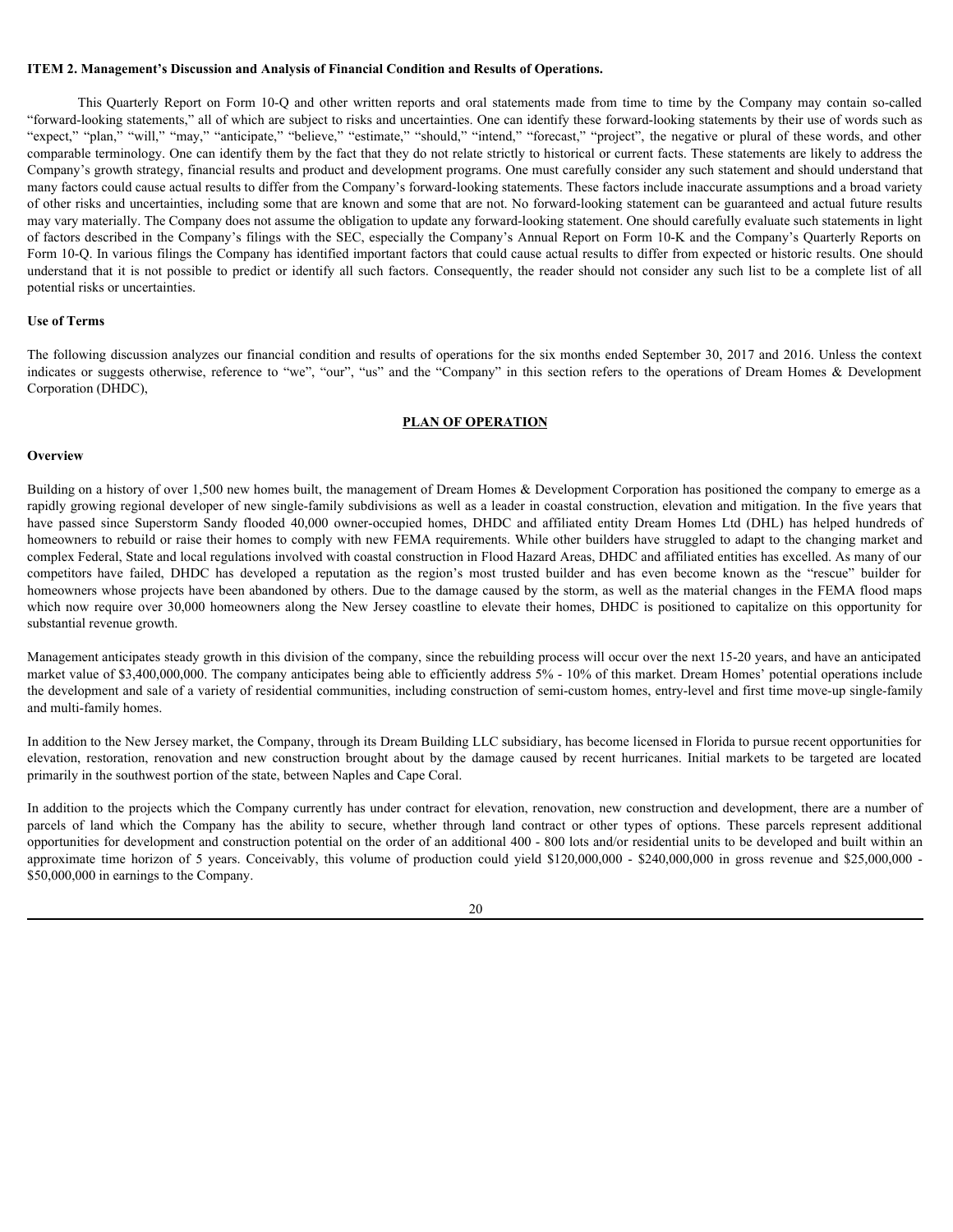Management recognized that the effects of Super Storm Sandy, which occurred on October 29, 2012 would be far reaching and cause an almost unlimited demand for construction services, as well as specific construction information. Due to the damage caused by the storm, as well as the material changes in the FEMA flood maps which now require over 30,000 homeowners along the New Jersey coastline to elevate their homes, management feels that focusing on the construction field will continue to provide a stable revenue stream for the company. Management recognized that the effects of Super Storm Sandy, which occurred on October 29, 2012 would be far reaching and cause an almost unlimited demand<br>for construction service, as well as specific construction informat

Due to the opportunities afforded by the market conditions, Dream Homes and Development Corporation as well as Dream Building LLC, which operates as a wholly owned subsidiary of Dream, will continue to pursue opportunities in the construction and real estate field, specifically in new home construction, home elevations and renovations.

In addition to the existing elevation, renovation and new home projects currently in process, Dream Building LLC has also estimated an additional \$5,300,000 worth of residential construction projects and currently has over 200 active prospects in its data base. All of these prospects are prime candidates for educational videos and short books on specific construction and rebuilding topics, as well as candidates for rebuilding projects to be built under the Dream Building LLC division.

estimated to have a market value of \$3,400,000,000. The company anticipates being able to efficiently address 5% - 10% of this market.

## **Our Competitive Strengths**

The Company currently offers the following range of services and products: land development and approvals, infrastructure installation, new single and multi-Management recognized that the effects of Super Storm Stady, which occurred on October 29, 2012 would be far traching and cause an innest unlimited demand<br>for construction services, we will a specific construction infermat Management recognized that the effects of Super Storm Sandy, which occurred on October 29, 2012 would be far reaching and cause an almost unimited demand<br>for construction stress, we will as specific construction informatio management of home elevation and moving projects and complete finish requirements for all interior construction. The Company offers comprehensive full turn key solutions, from plan design through certificate of occupancy, which gives it a competitive advantage over many other construction & development companies.

In addition to the above products and services, the Company offers educational and marketing opportunities via the Rebuilding Blog and the Rebuilding Seminar,

Among other core strengths, we believe that the "Dream Homes Nearly Famous Rebuilding Seminar", as well as the informational blog known as the "Dream Homes Rebuilding Blog" are several of our key competitive advantages. At this time, we are not aware of any other building and development companies which offer these services to the public.

If recomption or the society, as well as guiding Constraint in the<br>main which we recover, so we have a method in the comptant of the local distance camed ty be some words to the reduced to the some orient of the distance o seminar has been presented steadily since early 2013, and is designed to educate and assist homeowners in deciphering the confusion about planning and executing complex residential construction projects. A professional team attends each seminar and presents on a diverse variety of topics, including expert advice from some or all of the following attendant at each seminar: architects, engineers, finance people, attorneys, project managers, elevation professionals and builder/general contractors. The seminar has been extremely successful and very helpful to hundreds of people. In addition, the seminar content offers unlimited potential for marketing short educational videos, as well as single topic books regarding many aspects of construction and renovation.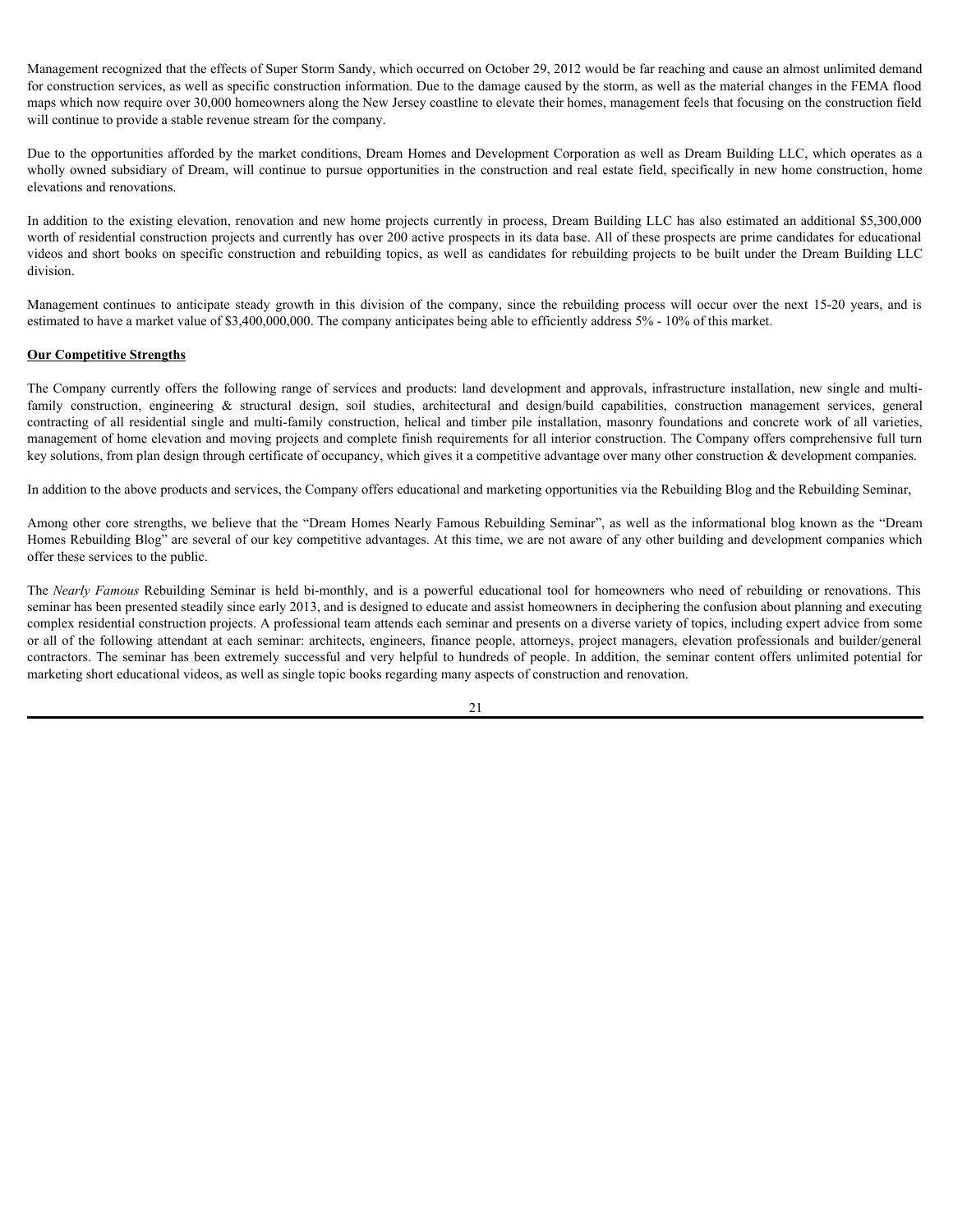The "Dream Homes Rebuilding Blog" is an educational platform written by Vincent Simonelli, which offers comprehensive advice on all aspects of construction and real estate.

This seminar, as well as the Dream Homes Rebuilding Blog, have been an integral part of the Company's marketing efforts and will continue to be in the future. The "Dream Homes Rebuilding Blog" is an educational platform written by Vincent Simonelli, which offers comprehensive advice on all aspects of construction<br>and real estate.<br>This seminar, as well as the Dream Homes Rebuildi The "Dream Homes Rebuilding Blog" is an educational platform written by Vincent Simonelli, which offers comprehensive advice on all aspects of construction<br>and real estate.<br>This seminar, as well as the Dream Homes Rebuildi demographic. Homeowners who need to build or rebuild are excellent candidates for all manner of educational material. As such, Dream Homes currently has in The "Dream Homes Rebuilding Blog" is an educational platform written by Vincent Simonelli, which offers comprehensive advice on all aspects of construction<br>and real estate.<br>This seminar, as well as the Dream Homes Rebuildi aspects of the rebuilding process. The "Dream Homes Rebuilding Blog" is an educational platform written by Vincent Simonelli, which offers comprehensive advice on all aspects of construction<br>and real estate.<br>This seminar, as well as the Dream Homes Rebuildi The "Dream Homes Rebuilding Blog" is an educational platform written by Vincent Simonelli, which offers comprehensive advice on all aspects of construction<br>and real eastate.<br>This seminar, as well as the Dream Homes Rebuild

Improvements, Siding and Roofing Options and numerous other subjects.

# **Management Team**

The management team, which consists of the present officers of the corporation as well as others who are considered key personnel, is as follows:

Vincent Simonelli, President, CEO, Chairman

Kathleen Dotoli, Esq., Director

Rich Pezzullo, Director, VP Information services

Valerie Jones, VP Human Resources

Timothy Tennis, VP Construction Services

Joseph Pascucci, VP Business Development

Louis A. Obsuth, VP Sales

Mark Sampson, Regional Supervisor

Dave Shaheen,Esq., General Counsel, Real Estate

John Bonello, Esq., General Counsel, Litigation

Christopher Dieterich, Esq., Securities Counsel and overall moral authority figure

Vincent Simonelli, CEO, Director and President: Dream Homes & Development Corp.'s senior manager and principal, Vincent C. Simonelli, has over 24 years of Treatment, Precising your Horne is Atline for a Basement, Adding a Giange, Watermoring below the filesal Plant Plant Plant Plant Plant Plant Plant Plant Plant Plant Plant Plant Plant Plant Plant Plant Plant Plant Plant Pla Development Corp., and Managing Member of Dream Building LLC. Since 1993, Mr. Simonelli has developed, built and marketed over 200,000 square feet of **Management Team**<br>The management tram, which consists of the present offices of the corporation as well as others who are considered key personnel, it as follows:<br>Vanced Simonelli, President, CEO, Claimann<br>Rathles Dod, Fig qualified to lead the Company in its real estate acquisition and development efforts. Mr. Simonelli attended Montclair State College, the NY Institute of Finance, and Ocean County College.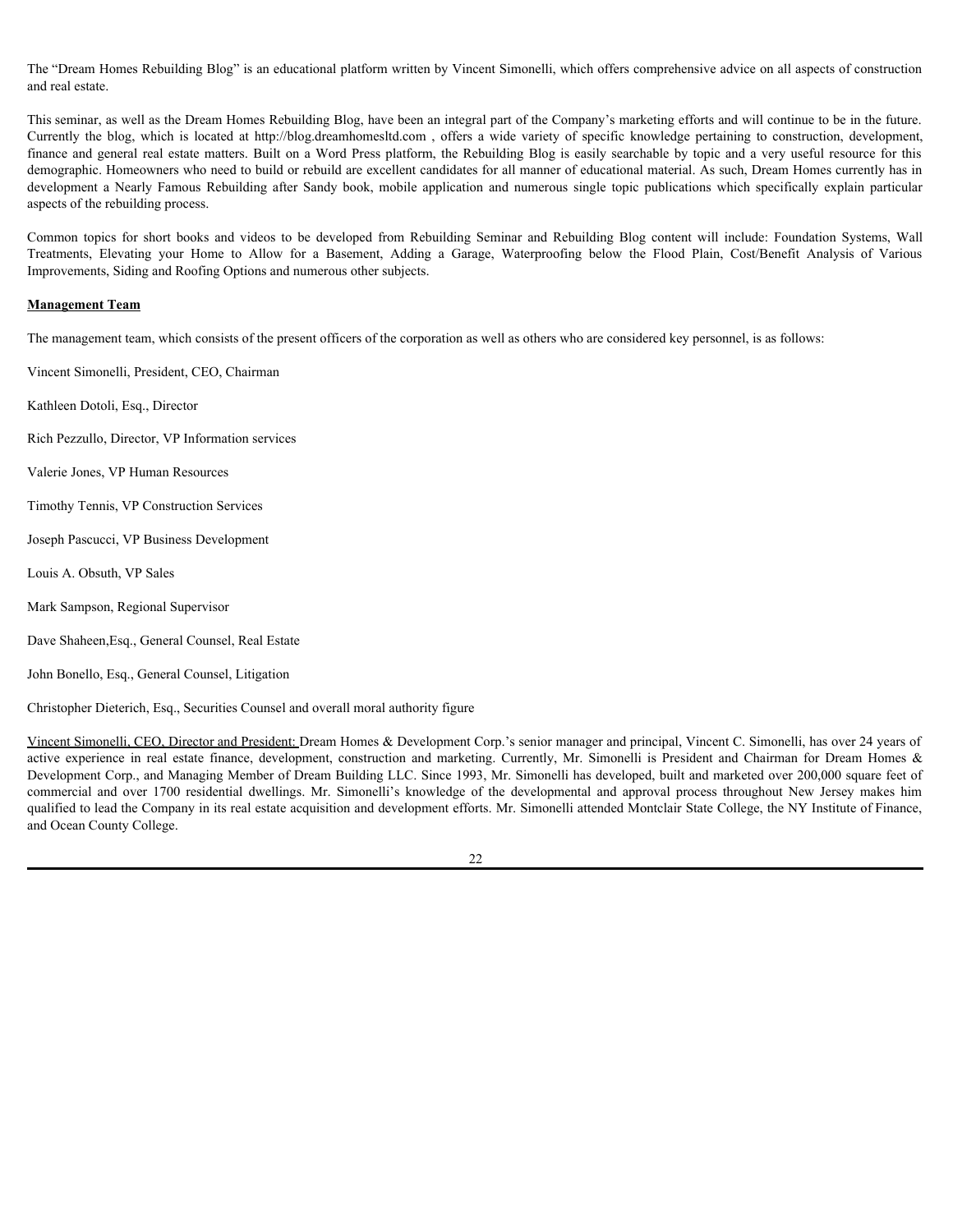Kathleen M. Dotoli, Esquire, Director: Kathleen a member of the Ocean County Bar and a Worker's Compensation and Social Security Disability law specialist in NJ. And is one of the top ten practitioners in the New Jersey in those fields. Kathleen has personally conferenced, settled and/or tried over one thousand workers' compensation claims during the course of twenty-two year legal career, addressing such issues as state temporary disability liens, private health care subrogation claims, Medicare lien issues and set-aside trusts, child support liens, and outstanding medical bills. Kathleen is a Juris Doctor, Quinnipiac University School of Law 1994, Hamden CT; Bachelor of Science, Fairleigh Dickinson University, 1990 Hackensack, NJ. Kunheen M. Dotoli, Esquire, Directer, Kathleen a member of the Ocean County Bar and a Worker's Compensation and Social Security Disability law specialist in<br>NJ. And is one of the top ten practitioners in the New Jersey in **Kahleem M. Datoli. Esquire, Director, Kahleem a member of the Ocean County Bar and a Worker's Compensation and Social Security Disability law specialist in<br>N.V. And is one of the top ten practitioners in the New Jersey in** Kathleen M. Datuli. Esquire, Director, Kathleen a member of the Ocean County Bar and a Worker's Comprension and Social Security Distribution to MA and a room member on the New Jeres in the Back Kathleen als presently contr Kankeen M. Doteli, Esquire, Diecetor, Kankeen a member of the Orean County Bar and a Worker's Compensation and Social Security Disability law specialis in M.And is are of the orient procedus in the New Jereo, paid successi

Kathleen is a board member of the American Red Cross, a board trustee, Co-Chair for the Worker's Compensation and member of the Pro-Bono Committees for the Ocean County Bar Association, an executive member of the NJ State Bar, and member of the NJ State and American Bar Associations.

Richard Pezzullo, Director, VP Information Services: Richard Pezzullo is a graduate of Cornell University and served 20 years in the US Army Reserve, attaining the rank of Major. Since 1990, he has built and continues to run Netcentric Computer Solutions, which provides Information Technology and CTO/CIO services and currently support over 15,000 workstations in 60 locations throughout the US, UK, Japan and Morocco.

Freehold, NJ with his wife and has 3 children in college and graduate school.

Valerie Jones, VP Human Resources: Valerie is responsible for the recruiting, hiring, supervision and the training of office and field staff. She is responsible for the development of policy and procedures as well as the implementation of company protocol. Valerie provides strategic leadership in all facets of human resource continues her education with the attendance of educational seminars and classes and has been with the company since 2011.

counties. Tim has 30 years of experience in commercial and residential construction and is a licensed mechanical contractor, as well as holding previous licenses in as an electrician and master plumber. Tim has been with the Company for 4 years.

Joseph Pascucci, VP Business Development Joe is a seasoned veteran of the industry with extensive sales management and marketing experience. He spent the past 5 years with a competitor and turned the company around from bankruptcy by creating a new line of business that generated over \$20 million in sales. He has an MBA from Fordham University and is an adjunct professor at Stockton University. Joe has expertise in new home construction and elevations, as well as federal Community Development Block Grants.

Louis A. Obsuth, VP Sales: Lou A. Obsuth is a retired Passaic County detective, a Point Pleasant resident for over 20 years and has successfully run Jersey Proud Modular in Point Pleasant for the last 8 years. Lou has extensive experience in modular and elevation construction, as well as general sales and marketing and heads the Company's Modular Division.

Mark Sampson, Regional Supervisor: Mark Sampson has been with the Company for 6 years and manages a number of projects for Dream Homes. Mark has extensive experience in all phases of carpentry, framing, client and team management.

Dave Shaheen,Esq., General Counsel, Real Estate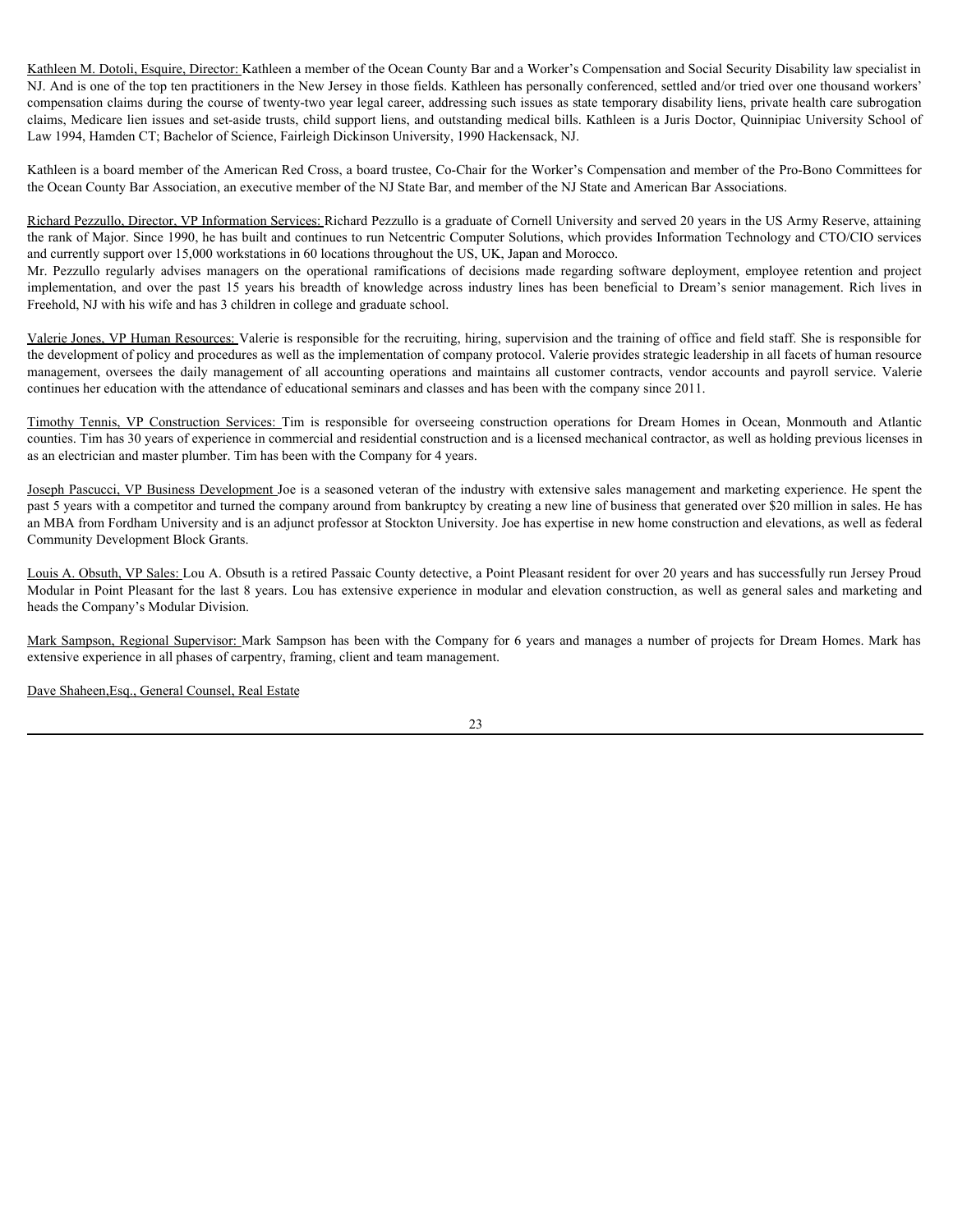# John Bonello, Esq., General Counsel, Litigation

# Christopher Dieterich, Esq., Securities Counsel and overall moral authority figure

# **Properties & other assets – In contract and under discussion**

In regard to the category of new home development, Dream Homes has acquired a contract for the development and construction of 58 new townhomes in the Ocean County NJ area. This acquisition was made for common stock and occurred in the 4th quarter of 2016. This development project is scheduled to begin in late 2017 or early 2018 and is projected to add approximately \$13,000,000 to Dream's gross sales, through its Dream Building LLC division.

DHDC has also acquired a contract for the purchase of 7 acres which will be developed into 13 single-family lots in Bayville, NJ. This property is fully improved and requires only development approvals such as major subdivision and zoning. This development project is scheduled to begin in late 2017 or early 2018 and is projected to add approximately \$3,400,000 to the Company's gross sales, through its Dream Building LLC division.

In addition to the 2 properties listed above, DHDC is currently in discussions to purchase property under development for 48 waterfront townhomes, priced in the \$400,000 range. This property is in the Company's market area and each townhome offers a deeded boat slip. It is anticipated that the Company will solidify a contract to purchase during the 4 <sup>th</sup> quarter of 2017. This project would add approximately \$21,000,000 to 2019-2021 sales.

The first 2 properties listed above are more thoroughly detailed in Note 3 -Deposits and Costs Coincident to Acquisition of Land for Development.

The Company is also in discussion for 3 other developments in NJ, including an 80-lot single-family subdivision, a 74-unit townhouse development and a 110-unit townhouse development. All are in various stages of development, approval and permitting and are scheduled to begin in late 2018 and last through 2021. If all 3 of these projects were to be acquired and constructed, they represent a total of \$87,000,000 in retail sales.

## **Finance and credit facilities**

Though growth in the construction, elevation and renovation divisions of the company has been organic to this point, DHDC has secured a line of credit from a private lender for general working capital. This credit line is structured on an on-demand basis, bears an interest rate of 12% APR charged only for funds in use, and is in the amount of \$50,000. Though there are no specific uses for this facility at this time, management anticipates that it will be utilized to further expand Ibin Eorollo. Era, Greenal Connect Litimition<br>Characteristics Equation Connect and one company. Decays in the sequence is the set of the properties as well as performed the company of the set of the set of the set of the construction of new single family homes and single family home purchases for renovation), on an ongoing basis.

This facility is more thoroughly described in Note 8 under Line of Credit.

In addition, on November 3, 2017, the Company released a Private Placement Memorandum, which consists of an equity and debt offering for up to \$5,000,000 in new capital. This capital will be utilized for acquisition and development of several of the properties the Company has under contract, as well as expansion into the In regard to be calgrey of two lower development. Providing the development of Society and the offering the company of Society of Units for sales and the sale of Units for sales in the sale of Units for Society of Units f common stock is priced at \$.40 per common share and a Warrant to purchase an additional share of common stock for \$.60 within 3 years of the date of Unit purchase. The convertible debt is offered at an 8% coupon, paid quarterly, has a maturity of 4 years and is convertible at \$.75 per share. The offering is scheduled to close on January 2, 2018 unless extended by the company. To date, the Company has not sold any units or convertible debt.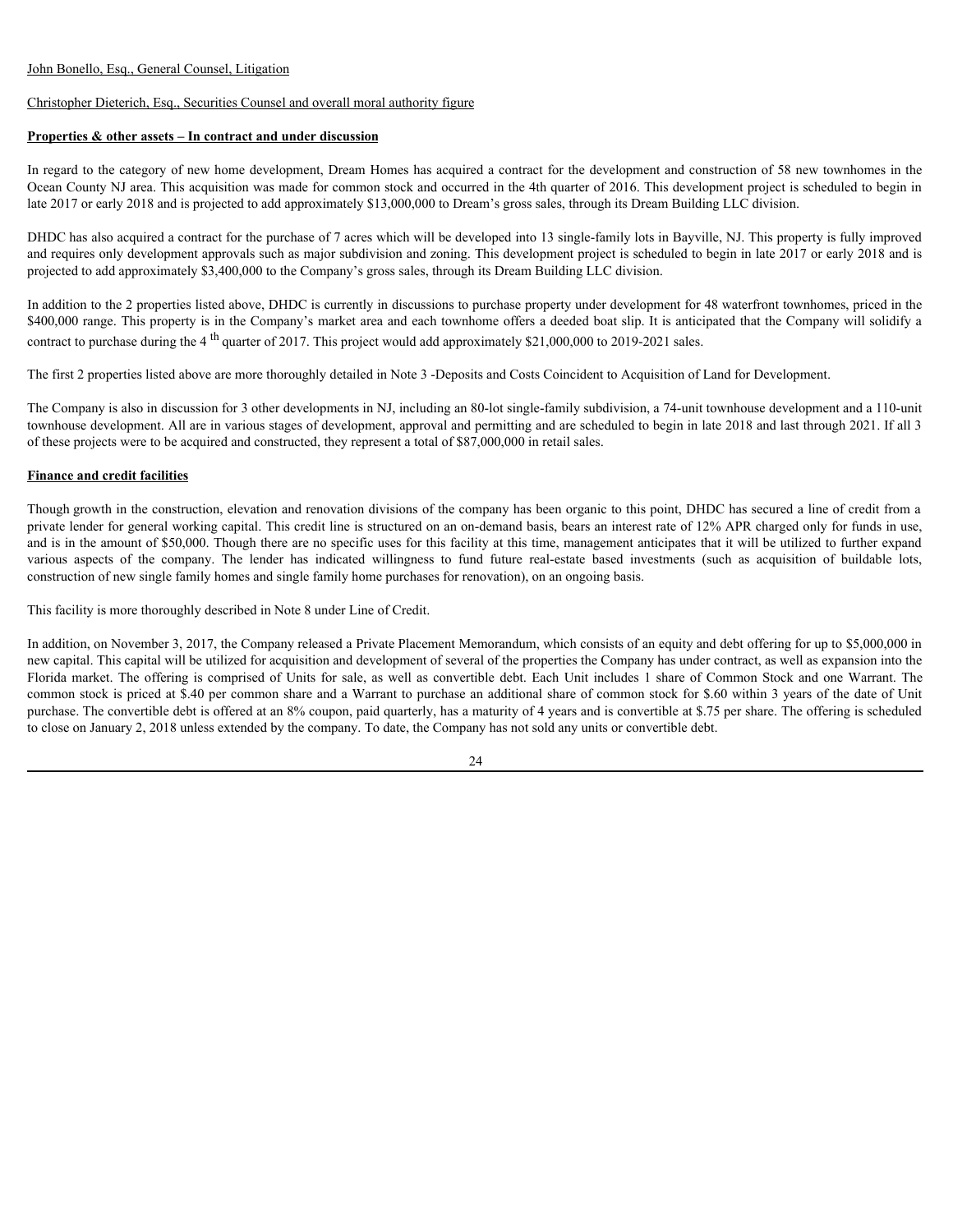# **Our Products and Services**

In addition to the Rebuilding Blog and the Rebuilding Seminar, the Company offers the following range of services and products: engineering  $\&$  structural design, **Our Products and Services**<br>In addition to the Rebuilding Blog and the Rebuilding Seminar, the Company offers the following range of services and products: engineering & structural design,<br>soil studies, architectural and d construction, helical and timber pile installation, masonry foundations and concrete work of all varieties, management of home elevation and moving projects and **Our Products and Services**<br>In addition to the Rebuilding Blog and the Rebuilding Seminar, the Company offers the following range of services and products: engineering & structural design,<br>soil studies, architectural and d certificate of occupancy. **Our Products and Services**<br>In addition to the Rebuilding Ring and the Rebuilding Seminar, the Company offers the following range of services and products engineering & structural design,<br>soil studies, architectural and de **Our Products and Services**<br>In addition to the Rebuilding Blog and the Rebuilding Seminar, the Company offers the following range of services and products ongineering & structural design,<br>seil studies, are<br>interesting and m adition in the Realisting Filip and the Khullenth Seriest the Company offer the following magnet forevices and modulate engines and the Company and the Company of the controlled black and since the component of the compo

For additional detail, see the **Our Competitive Strengths** section above.

# **Marketing & Sales**

One of the Company's most significant strengths is in social media and digital marketing. Due to the fact that content is being regularly generated through the blog and the seminars, there is a constant stream of new information that is being placed on Facebook, Twitter, the Rebuilding Blog and other media channels. The Company's Dream Building subsidiary is regularly ranked near the top of Google searches and is a strong source of new inquiries and recurring business. The Company's web site can be found at www.dreamhomesltd.com and the blog at http://blog.dreamhomesltd.com .

## **Concentrations**

categories, it is anticipated that new home developments and subdivisions will eventually 50% of the Company's future revenue & earnings.

# **Our Markets & Strategies**

The Company seeks to become a fully integrated real estate company specializing in the elevation and moving of homes, development and sale of approved and improved land, and construction of townhouses, single-family homes and various residential properties located throughout southern New Jersey. Our principal real estate operations are currently conducted in the central & southern part of the State of New Jersey, although it is our intention to expand into additional markets based on market demand. It is our observation that the fundamental value of the land in southern New Jersey, particularly areas affected by Storm Sandy and represented by Ocean, Monmouth, Atlantic, Cape May, is currently at pricing levels which have not been seen in New Jersey for 10 – 15 years.

Because of the reduction in land values in New Jersey to levels that we feel represent attractive investment opportunities, we have the opportunity to offer homes at architectural and engineering services gives us the ability to offer potential clients a full range of services.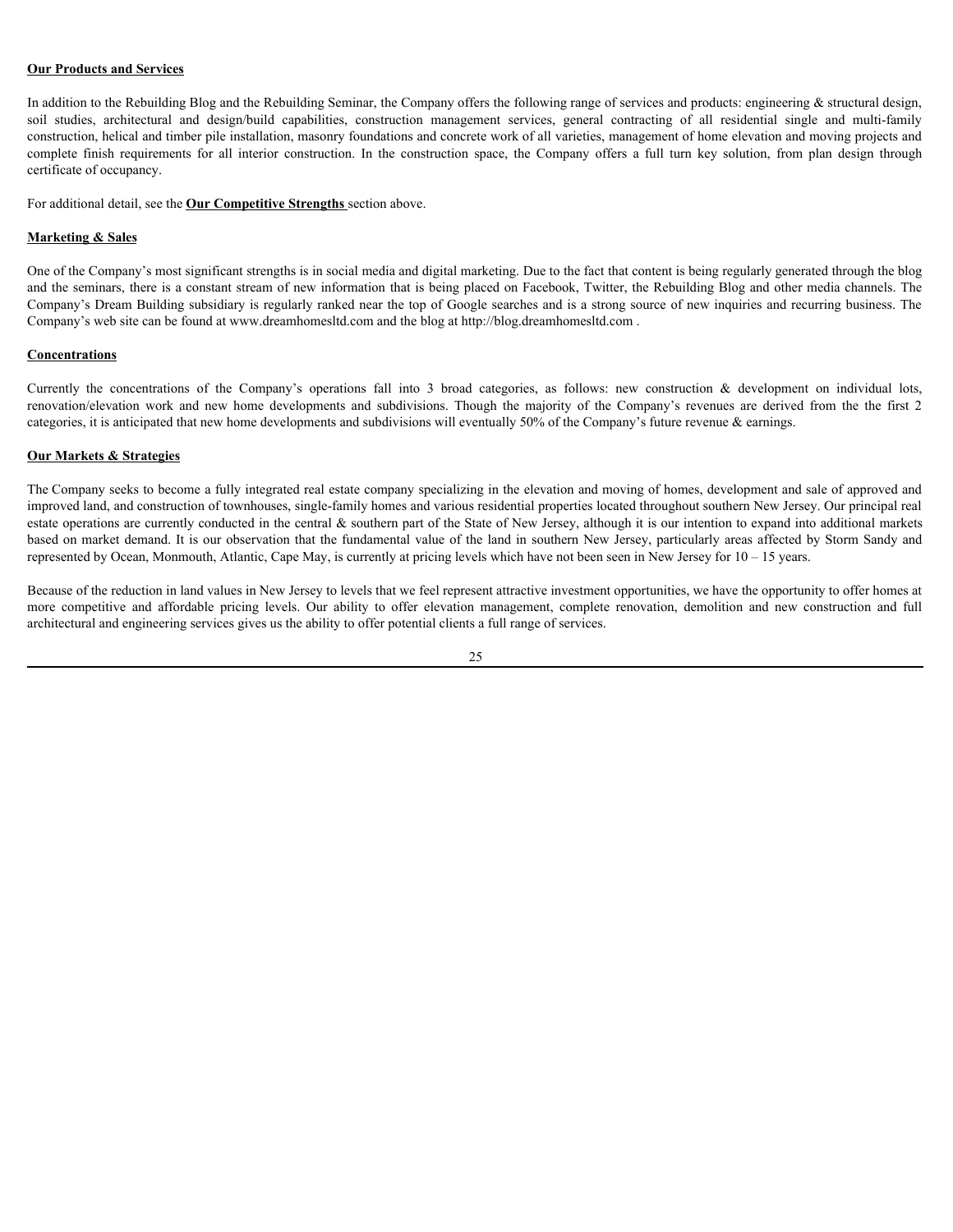Our initial investment goal is to evaluate each property to determine the best path to take in order to maximize potential return for that particular property. With new construction and development, our strategy is to not complete the purchase of either fully improved or fully approved properties until entitlements, permits and approvals have been received. Fully approved properties includes those having all the entitlements and permits in hand, and as needed, to post performance guarantees and/or file subdivision maps, and/or proceed with infrastructure construction, such as utilities, roads and other site improvements. We have adopted this business model to help reduce our exposure to the many risks and costs associated with land development.

From time to time, and as we come across an outstanding investment opportunity in land development priced at a level that justifies the inherent risks and costs Our initial investment goal is to evaluate each property to determine the best path to take in order to maximize potential return for that particular property. With<br>new construction and development, our strategy is to not continue to allocate capital in the pursuit of approvals, since the risk/reward of developmental activity is so great. Management notes again that we do not generally take ownership of the property until the approval process has been completed, but rather control the property through contracts and options. In these instances, if we should fail to obtain approvals for any reason, whether through unsuitability, change of zoning or other factors, our loss shall be limited to the money expended for the approvals to that date. Our business model includes the acquisition, construction, and sale of a variety of residential properties, including construction of entry-level and first time move-up single-family and multi-family homes.

In addition to offering traditional stick frame construction of our homes, we may also offer modular and manufactured homes, townhomes and condominiums. As such, we have opened a new modular and kitchen/bath design division and secured a fully outfitted design studio in Point Pleasant, New Jersey. Additional detail is provided in Note 8 under Lease Agreements.

In our opinion, the most effective business model for residential development and construction is to target the largest current and future segment of the home buying market, which appears to be primarily first-time and move-up purchasers, as well as those homeowners forced to move or relocate due to Storm Sandy, another storm related event, or obsolescence of their existing property. According to Zillow ( *http//www.zillow.com/local-info/NJ-hjome-value/r40* /), the optimum size and price range for a starter or first time- move up single family home is  $1600 - 2000$  square feet and \$180,000 - \$230,000. Townhomes and condominium preferred size and price range is 1400 – 1800 square feet and \$170,000 - \$220,000.

In Management's opinion, the southern New Jersey real estate market represents one of the most attractive real estate investment opportunities, with the greatest opportunity for future appreciation being concentrated in Ocean, Atlantic, Cape May, Monmouth and Middlesex counties. These areas primarily fall within 1-hour driving time, and serve as "bedroom" communities for, the Atlantic City, New York and Philadelphia metropolitan areas. In our opinion, the residential housing demand in this area, particularly in the market segments which we intend to address, enjoys a fundamental support level, based on several factors. These factors include excellent air, rail and road infrastructure, Atlantic City casino and support services, tourism, and a central location between Philadelphia and New York. Additionally, there has been a chronic affordable housing shortage throughout New Jersey and all indication are that condition will continue for the foreseeable Out his discussor poil in to consider one house one hopey to colocate a both pairs and the noise of the most also proved poil to the properties unit are the most and the most of the most of the most of the most of the pro renovations of existing damaged homes. Finally, all of these market areas have tremendous growth potential due to the effects of Storm Sandy on the available housing supply. In these model to help reduce on the many risks and estate and the development price at a level that the total and the state of the many in the forest company in a state of the development in the company and some the stat

home ownership is more affordable than renting. In this case, the index being above 100 signifies that a family earning the median income has 26% more income than is necessary to qualify for a mortgage loan on a median-priced home, and therefore housing prices in these areas offer much better value than comparable properties in the North Jersey, New York and Philadelphia areas.

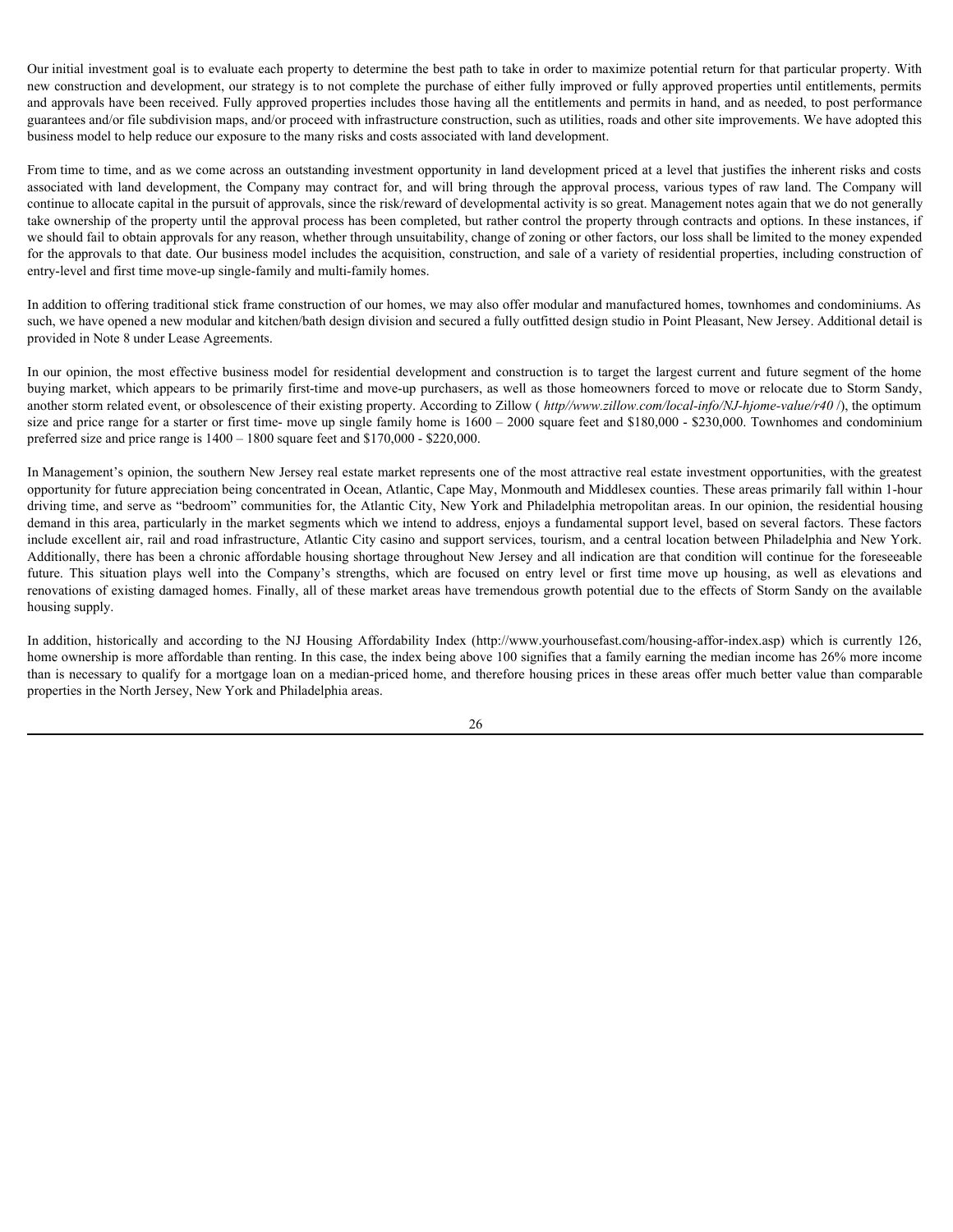# <span id="page-26-0"></span>**RESULTS OF OPERATIONS – DREAM HOMES & DEVELOPMENT CORPORATION**

The summary below should be referenced in connection with a review of the following discussion of our results of operations for the nine months ended September 30, 2017 and 2016.

# **Results of Operations - Comparison for the nine months ended September 30, 2017 and 2016. (see Note 7-Business Segments)**

# **CONSOLIDATED STATEMENTS OF OPERATIONS Unaudited**

|                                                                               |               | Nine months<br>ended<br>September 30, 2017<br>Unaudited | Nine months<br>ended<br>September 30, 2016<br>Unaudited |
|-------------------------------------------------------------------------------|---------------|---------------------------------------------------------|---------------------------------------------------------|
| Revenue:                                                                      |               |                                                         |                                                         |
| Construction contracts                                                        | \$            | 2,321,300                                               | \$<br>58,977                                            |
| Educational software and products                                             |               |                                                         | 21                                                      |
| Total revenue                                                                 |               | 2,321,300                                               | 58,998                                                  |
| Cost of construction contracts                                                |               | 1,631,894                                               | 41,339                                                  |
| Gross profit                                                                  |               | 689,406                                                 | 17,659                                                  |
| Operating Expenses:                                                           |               |                                                         |                                                         |
| Selling, general and administrative, including stock based compensation of \$ |               |                                                         |                                                         |
| 32,403 and \$2,500, respectively                                              |               | 598,245                                                 | 32,006                                                  |
| Depreciation expense                                                          |               | 1,228                                                   |                                                         |
| Amortization of capitalized curriculum development costs                      |               |                                                         | 23,100                                                  |
| Total operating expenses                                                      |               | 599,473                                                 | 55,106                                                  |
| Income (loss) from operations                                                 |               | 89,933                                                  | (37, 447)                                               |
| Other expenses (income):                                                      |               |                                                         |                                                         |
| Interest expense                                                              |               |                                                         | 5,625                                                   |
| Amortization of debt discounts                                                |               |                                                         | 4,166                                                   |
| Consulting fee income                                                         |               |                                                         | (2, 558)                                                |
| Total other expenses (income)                                                 |               |                                                         | 7,233                                                   |
| Net income (loss) before income taxes                                         |               | 89,933                                                  | (44,680)                                                |
| Provision for income taxes                                                    |               | 16,327                                                  |                                                         |
| Net income (loss)                                                             |               | 73,606                                                  | \$<br>(44, 680)                                         |
| Basic and diluted income (loss) per common share                              | <sup>\$</sup> | .00                                                     | \$<br>(.00)                                             |
|                                                                               |               |                                                         |                                                         |
| Weighted average common shares outstanding-basic and diluted                  |               | 23,902,987                                              | 17,281,086                                              |

# *Revenues*

For the nine months ended September 30, 2017 and 2016, revenues were \$2,321,300 and \$58,998, respectively. The increase in revenue of \$ 2,262,302, was due to the newly acquired construction company in August 2016.

# *Cost of Sales*

For the nine months ended September 30, 2017 and 2016, cost of construction contracts were \$ 1,631,894 and \$41,339, respectively. The increase was due to the newly acquired construction company acquired in August 2016.

#### *Operating Expenses*

Operating expenses increased \$544,367 from \$55,106 in 2016 to \$599,473 in 2017. The increase is attributable to the newly acquired construction company and the discontinuance of the educational software business.

## *Other income and expenses*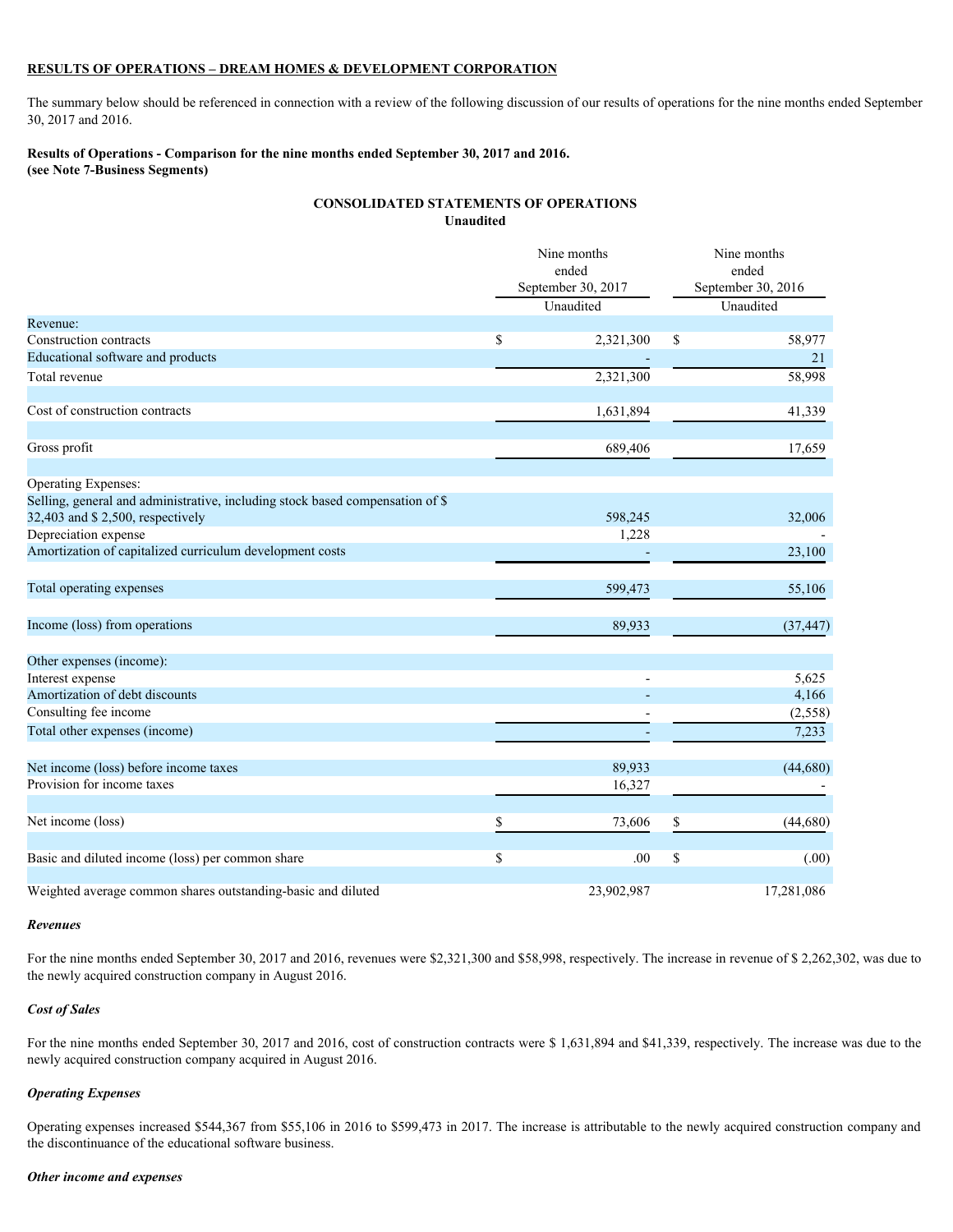Interest expense was \$ 0 for the nine months ended September 30, 2017 compared to \$ 5,625 in 2016.

Amortization of debt discounts was \$ 0 for the nine months ended September 30, 2017 compared to \$ 4,166 for 2016. Consulting income decreased from \$ 2,558 for the nine months ended June 30, 2016 to \$ 0 for the nine months ended September 30, 2017.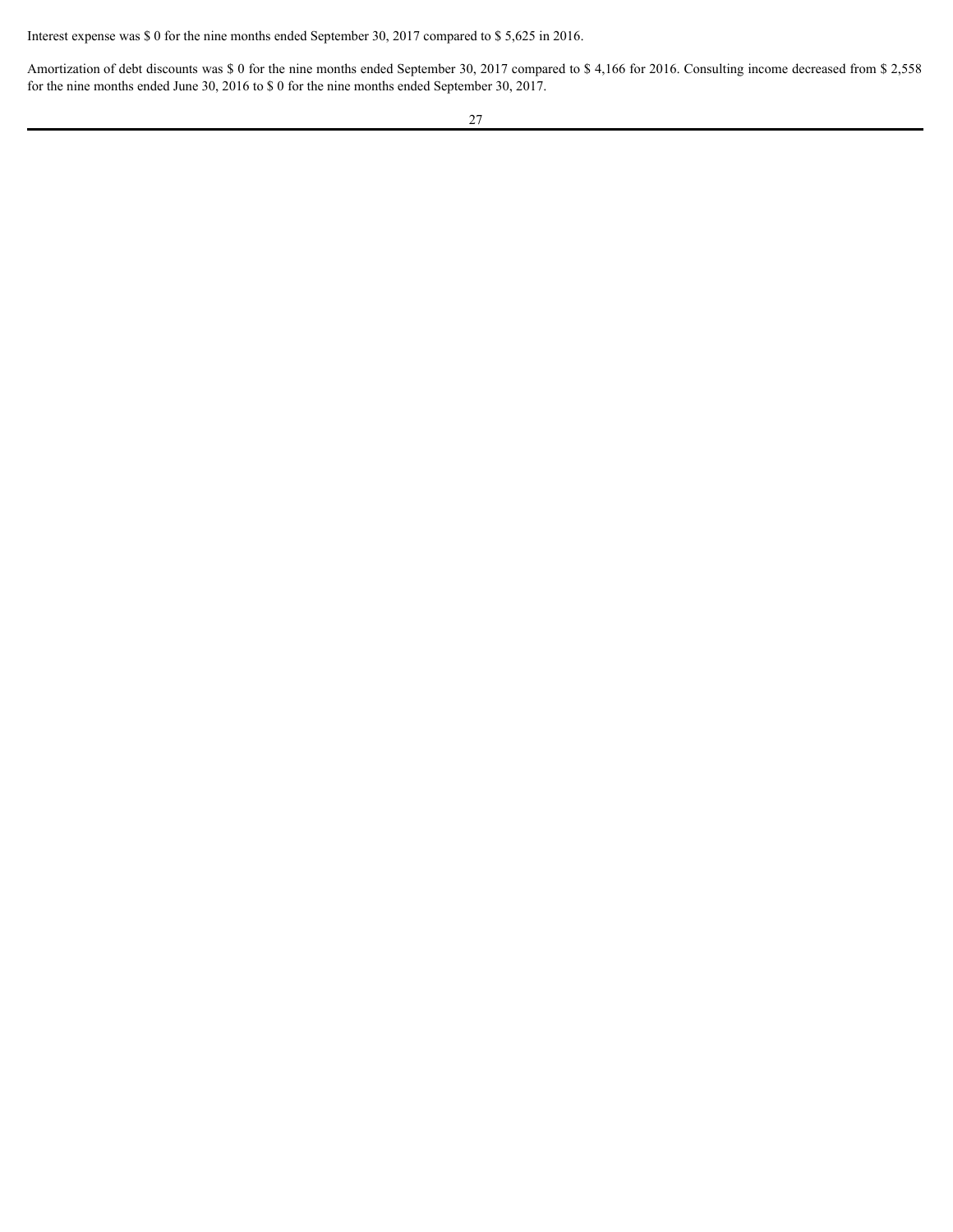# **CONSOLIDATED STATEMENTS OF OPERATIONS**

# **Unaudited**

|                                                                               |               | Three months<br>ended<br>September 30, 2017<br>Unaudited |               | Three months<br>ended<br>September 30, 2016<br>Unaudited |
|-------------------------------------------------------------------------------|---------------|----------------------------------------------------------|---------------|----------------------------------------------------------|
| Revenue:                                                                      |               |                                                          |               |                                                          |
| Construction contracts                                                        | $\mathcal{S}$ | 559,429                                                  | $\$$          | 58,977                                                   |
| Educational software and products                                             |               |                                                          |               |                                                          |
| Total revenue                                                                 |               | 559,429                                                  |               | 58,977                                                   |
| Cost of construction contracts                                                |               | 398,919                                                  |               | 41,339                                                   |
| Gross profit                                                                  |               | 160,510                                                  |               | 17,638                                                   |
| Operating Expenses:                                                           |               |                                                          |               |                                                          |
| Selling, general and administrative, including stock based compensation of \$ |               |                                                          |               |                                                          |
| 29,603 and \$2,500, respectively                                              |               | 258,363                                                  |               | 21,507                                                   |
| Depreciation expense                                                          |               | 881                                                      |               |                                                          |
| Amortization of capitalized curriculum development costs                      |               |                                                          |               | 7,700                                                    |
| Total operating expenses                                                      |               | 259,244                                                  |               | 29,207                                                   |
| Income (loss) from operations                                                 |               | (98, 734)                                                |               | (11, 569)                                                |
| Other expenses (income):                                                      |               |                                                          |               |                                                          |
| Interest expense                                                              |               |                                                          |               | 1,875                                                    |
| Amortization of debt discounts                                                |               |                                                          |               |                                                          |
| Total other expenses (income)                                                 |               |                                                          |               | 1,875                                                    |
| Net income (loss) before income taxes                                         |               | (98, 734)                                                |               | (13, 444)                                                |
| Provision for income taxes                                                    |               | (27, 564)                                                |               |                                                          |
| Net income (loss)                                                             |               | (71, 170)                                                | <sup>\$</sup> | (13, 444)                                                |
| Basic and diluted income (loss) per common share                              | $\mathbb{S}$  | (.00)                                                    | -\$           | (.00)                                                    |
|                                                                               |               |                                                          |               |                                                          |
| Weighted average common shares outstanding-basic and diluted                  |               | 23,992,686                                               |               | 19,234,659                                               |
|                                                                               | 28            |                                                          |               |                                                          |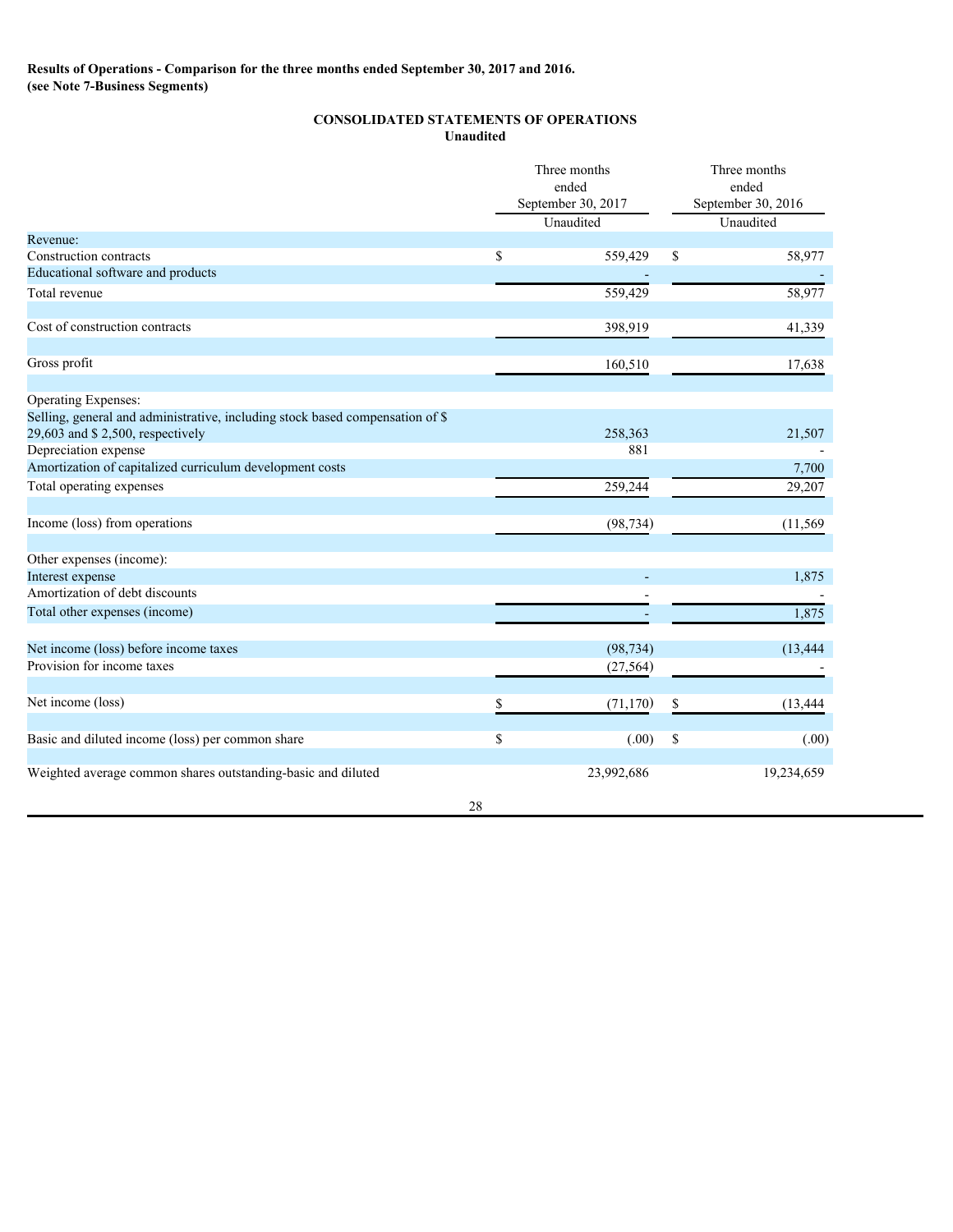#### *Revenues*

For the three months ended September 30, 2017 and 2016, revenues were \$ 559,429 and \$58,977, respectively. The increase in revenue of \$ 500,452, was due to the newly acquired construction company in August 2016.

#### *Cost of Sales*

For the three months ended September 30, 2017 and 2016, cost of construction contracts were \$ 398,919 and \$41,339, respectively. The increase was due to the newly acquired construction company acquired in August 2016.

#### *Operating Expenses*

Operating expenses increased \$ 200,434 from \$ 29,207 in 2016 to \$ 259,244 in 2017. The increase is attributable to the newly acquired construction company and the discontinuance of the educational software business.

#### *Other income and expenses*

Interest expense was \$ 0 for the three months ended September 30, 2017 compared to \$ 1,875 in 2016.

#### **Liquidity and Capital Resources**

**Accounts**<br>
The tries three months ended September 30, 2017 and 2016, revenues were \$ 559,429 and \$58,977, respectively. The increase in revenue of \$ 500,452, was due to<br>
the newty acquired construction company in August **Reventes**<br>For the three months ended September 30, 2017 and 2016, revenues were \$ 559.429 and \$58.977, respectively. The increase in revenue of \$ 500.452, was due to<br>the newly sequired construction company in August 2016 respectively. As of September 30, 2017 and December 31, 2016, the total stockholders' equity was \$189,365 and \$67,356, respectively. We may seek additional capital to fund potential costs associated with expansion and/or acquisitions.

#### *Inflation*

The impact of inflation on the costs of our company, and the ability to pass on cost increases to its clients over time is dependent upon market conditions. We are not aware of any inflationary pressures that have had any significant impact on our operations since inception, and we do not anticipate that inflationary factors will have a significant impact on future operations.

## **OFF-BALANCE SHEET ARRANGEMENTS**

We do not maintain off-balance sheet arrangements nor do we participate in non-exchange traded contracts requiring fair value accounting treatment.

#### <span id="page-29-0"></span>**Item 3. Quantitative and Qualitative Disclosures About Market Risk.**

Not applicable.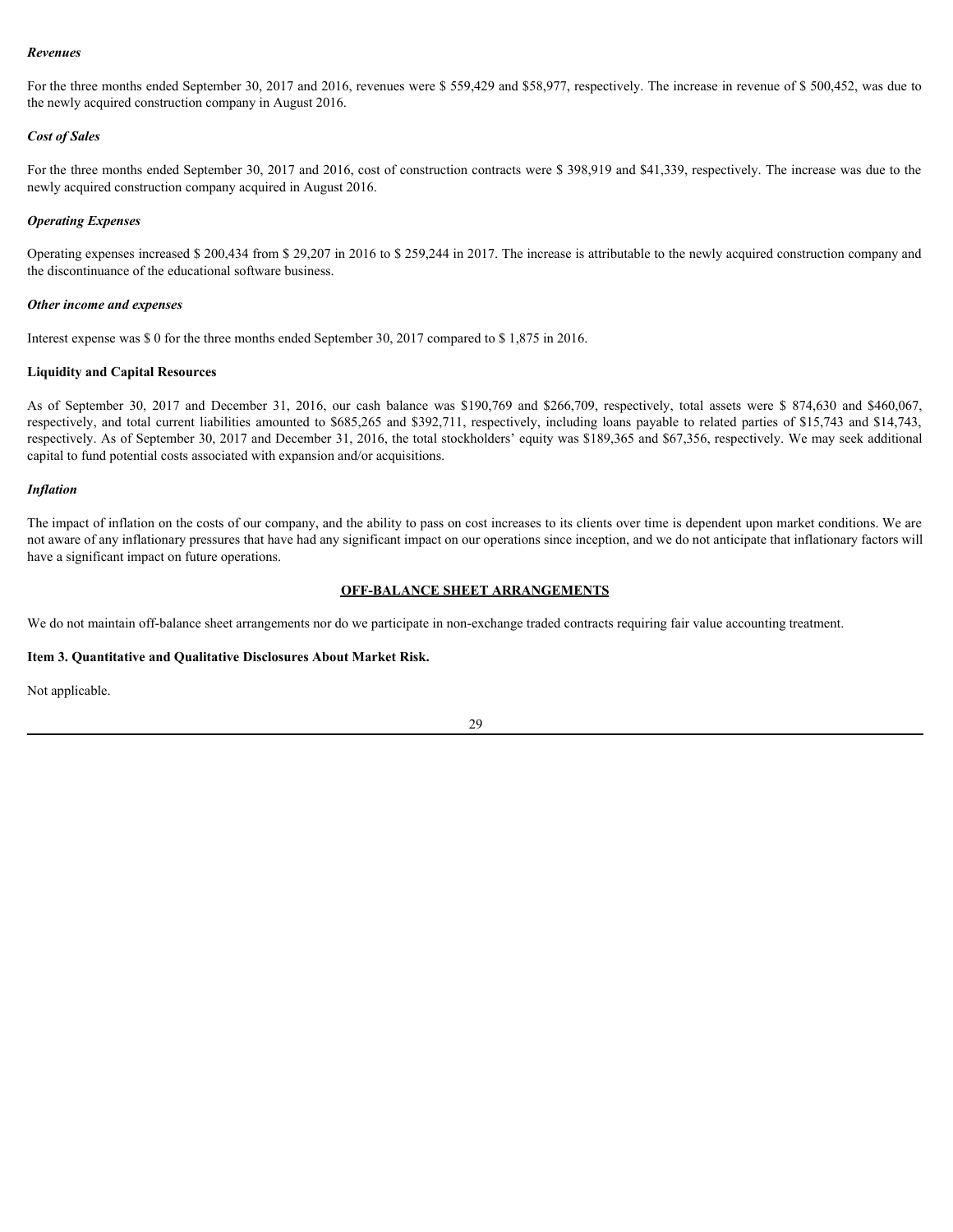## <span id="page-30-0"></span>**Item 4. Controls and Procedures.**

#### *Disclosure Controls and Procedures*

The Company has adopted and maintains disclosure controls and procedures that are designed to provide reasonable assurance that information required to be disclosed in the reports filed under the Exchange Act, such as this Form 10-Q, is collected, recorded, processed, summarized and reported within the time periods **Item 4. Controls and Procedures.**<br> *Disclosure Controls and Procedures*<br>
The Company has adopted and maintains disclosure controls and procedures that are designed to provide reasonable assurance that information required information is accumulated and communicated to management to allow timely decisions regarding required disclosure. As required under Exchange Act Rule 13a-15, the Company's management, including the Principal Executive Officer and Principal Financial Officer, has conducted an evaluation of the effectiveness of disclosure controls and procedures as of the end of the period covered by this report. Based upon that evaluation, the Company's President concluded that the Item 4. Controls and Procedures.<br>
Disclosure Controls and Procedures<br>
The Company has adopted and maintains disclosure controls and procedures that are designed to provide reasonable assurance that information required to Company files or submits under the Exchange Act, is recorded, processed, summarized and reported, within the time periods specified in the SEC's rules and forms, and that such information is accumulated and communicated to the Company's management, including the Company's President, as appropriate, to allow timely decisions regarding required disclosure.

## **PART II - OTHER INFORMATION**

<span id="page-30-6"></span><span id="page-30-5"></span><span id="page-30-4"></span><span id="page-30-3"></span><span id="page-30-2"></span><span id="page-30-1"></span>

| Item 1. Legal Proceedings.                                                                                               |
|--------------------------------------------------------------------------------------------------------------------------|
| None.                                                                                                                    |
| Item 2. Unregistered Sales of Equity Securities and Use of Proceeds.                                                     |
| None.                                                                                                                    |
| Item 3. Defaults upon Senior Securities.                                                                                 |
| None.                                                                                                                    |
| Item 4. Other Information.                                                                                               |
| None.                                                                                                                    |
| Item 5. Exhibits.                                                                                                        |
| The following exhibits are included with this filing:                                                                    |
| 3.1* Articles of Incorporation (Form S-1 Registration No. 333-174674 filed June 2, 2011).                                |
| 3.2* By-laws (Form S-1 Registration No. 333-174674 filed June 2, 2011).                                                  |
| 4.1* Specimen Stock Certificate (Form S-1 Registration No. 333-174674 filed June 2, 2011).                               |
| 10.1* Intellectual Property Purchase Agreement (Form S-1 Registration No. 333-174674 filed June 2, 2011).                |
| 10.2* Consulting Agreement with William Kazmierczak 5-22-2010 (Form S-1 Registration No. 333-174674 filed June 2, 2011). |
| 31.1 Sarbanes-Oxley Section 302 certification by Vincent Simonelli                                                       |
| 32.2 Sarbanes-Oxley Section 906 certification by Vincent Simonelli                                                       |
| * Previously filed and Incorporated by reference.                                                                        |
|                                                                                                                          |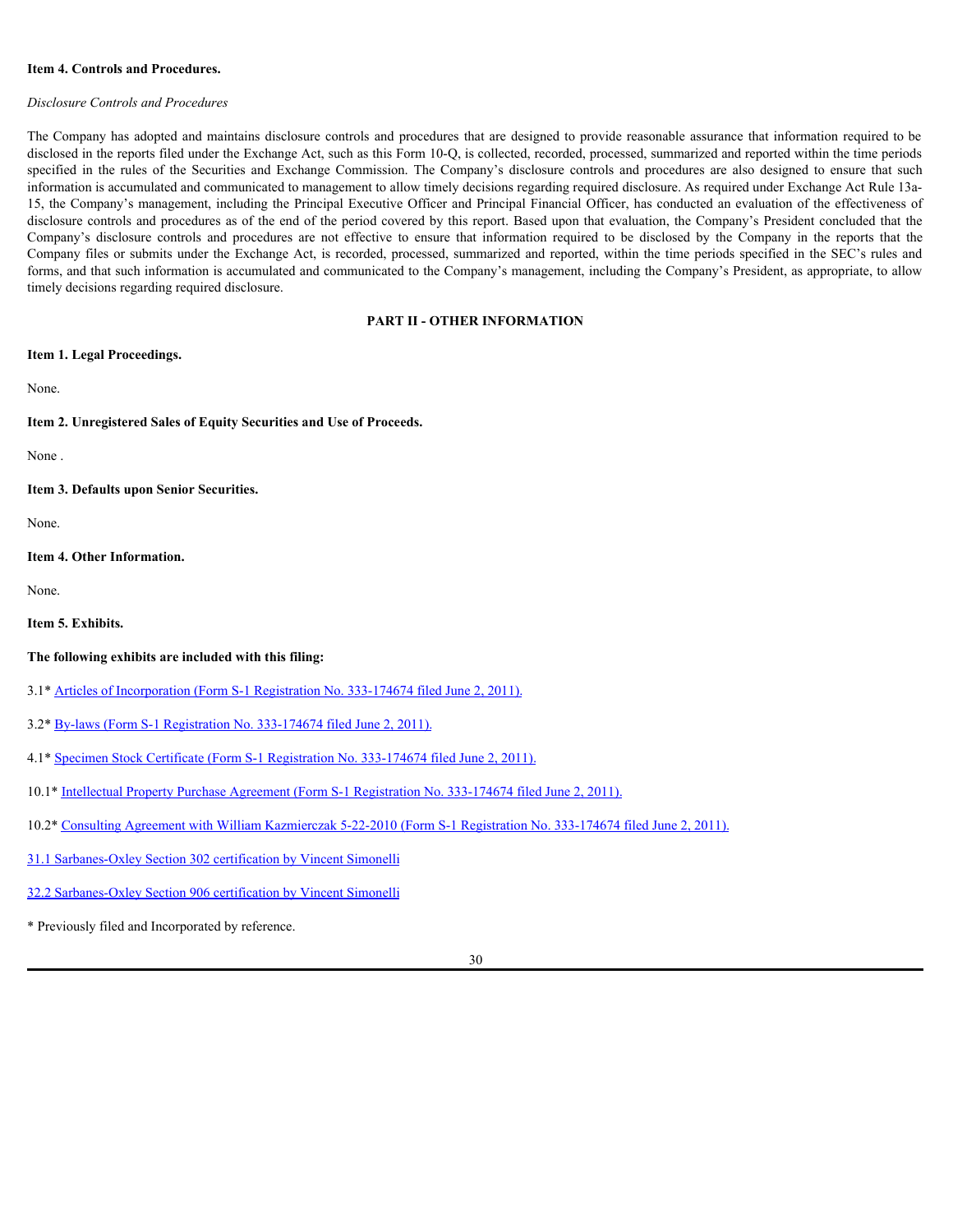# **SIGNATURES**

<span id="page-31-0"></span>Pursuant to the requirements of Section 13(a) or 15(d) of the Securities Exchange Act of 1934, the Registrant has duly caused this report to be signed on behalf by the undersigned; duly authorized.

# Date: November 20, 2017 **Dream Homes & Development Corporation**

By:*/s/ Vincent Simonelli*

Vincent Simonelli Chief Executive Officer and Chief Financial Officer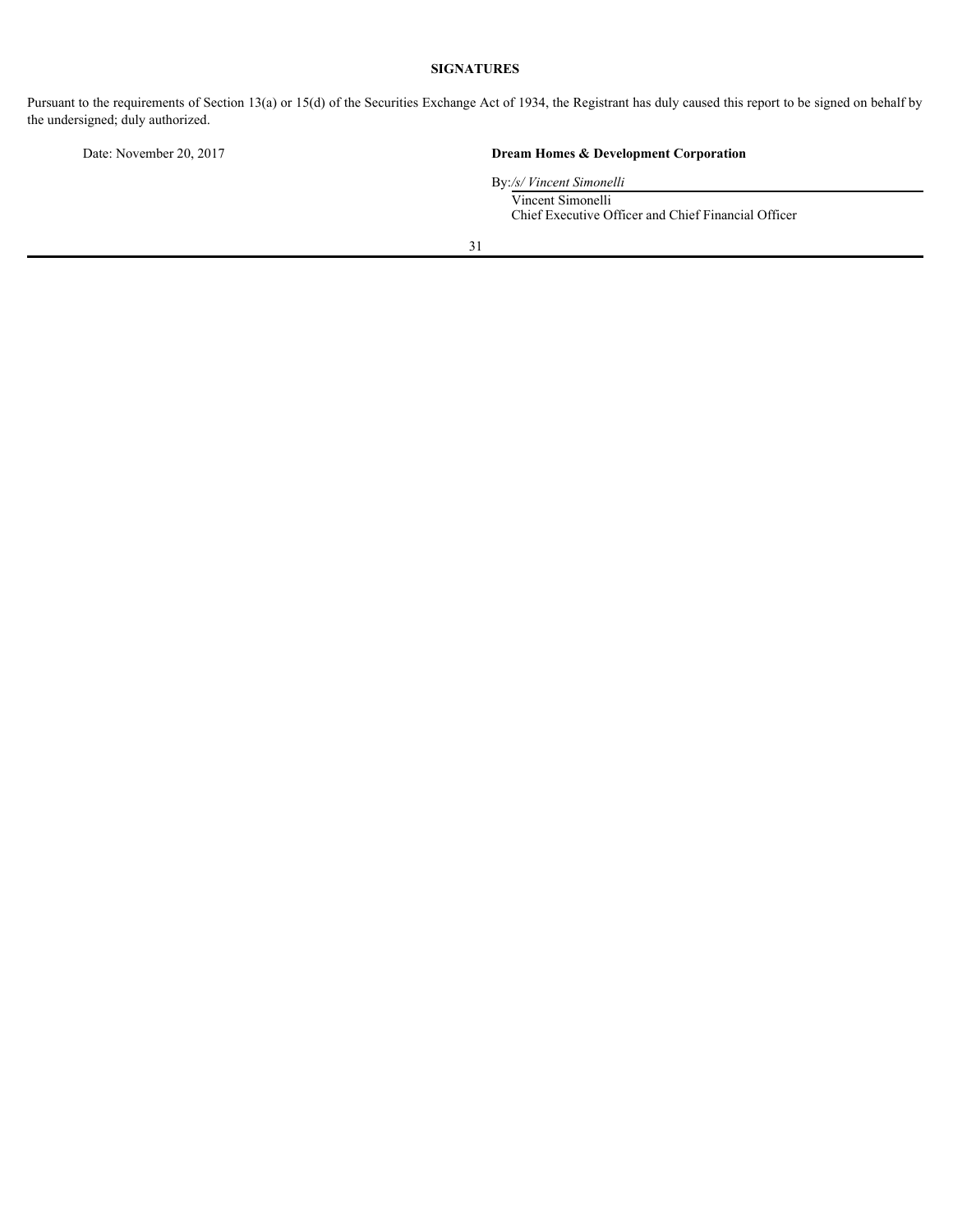# CERTIFICATION OF THE PRINCIPAL EXECUTIVE OFFICER PURSUANT TO SECTION 302 OF THE SARBANES-OXLEY ACT OF 2002

<span id="page-32-0"></span>I, Vincent Simonelli, certify that:

(1) I have reviewed this quarterly report on Form 10-Q of Dream Homes & Development Corporation;

(2) Based on my knowledge, this report does not contain any untrue statement of a material fact or omit to state a material fact necessary to make the statements made, in light of the circumstances under which such statements were made, not misleading with respect to the period covered by this report;

(3) Based on my knowledge, the financial statements, and other financial information included in this report, fairly present in all material respects, the financial condition, results of operations and cash flows of the registrant as of, and for, the periods presented in this report;

(4) The registrant's other certifying officer(s) and I are responsible for establishing and maintaining disclosure controls and procedures (as defined in Exchange Act Rules 13a-15(e) and 15d-15(e)) and internal control over financial reporting (as defined in Exchange Act Rules 13a-15(f) and 15d-15(f)) for the registrant and have:

a) Designed such disclosure controls and procedures, or caused such disclosure controls and procedures to be designed under our supervision, to ensure that material information relating to the registrant, including its consolidated subsidiaries, is made known to us by others within those entities, particularly during the period in which this report is being prepared;

b) Designed such internal control over financial reporting, or caused such internal control over financial reporting to be designed under our supervision, to provide reasonable assurance regarding the reliability of financial reporting and the preparation of financial statements for external purposes in accordance with generally accepted accounting principles;

c) Evaluated the effectiveness of the registrant's disclosure controls and procedures and presented in this report our conclusions about the effectiveness of the disclosure controls and procedures, as of the end of the period covered by this report based on such evaluation; and

d) Disclosed in this report any change in the registrant's internal control over financial reporting that occurred during the registrant's most recent fiscal quarter (the registrant's fourth fiscal quarter in the case of the annual report) that has materially affected, or is reasonably likely to materially affect, the registrant's internal control over financial reporting.

(5) The registrant's other certifying officer(s) and I have disclosed, based on our most recent evaluation of internal control over financial reporting, to the registrant's auditors and the audit committee of the registrant's board of directors (or persons performing the equivalent functions):

a) All significant deficiencies and material weaknesses in the design or operation of internal control over financial reporting which are reasonably likely to adversely affect the registrant's ability to record, process, summarize and report financial information; and

b) Any fraud, whether or not material, that involves management or other employees who have a significant role in the registrant's internal control over financial reporting.

Date: November 20, 2017

*/s/ Vincent Simonelli*

Vincent Simonelli President and Chief Executive Officer (Principal Executive Officer)